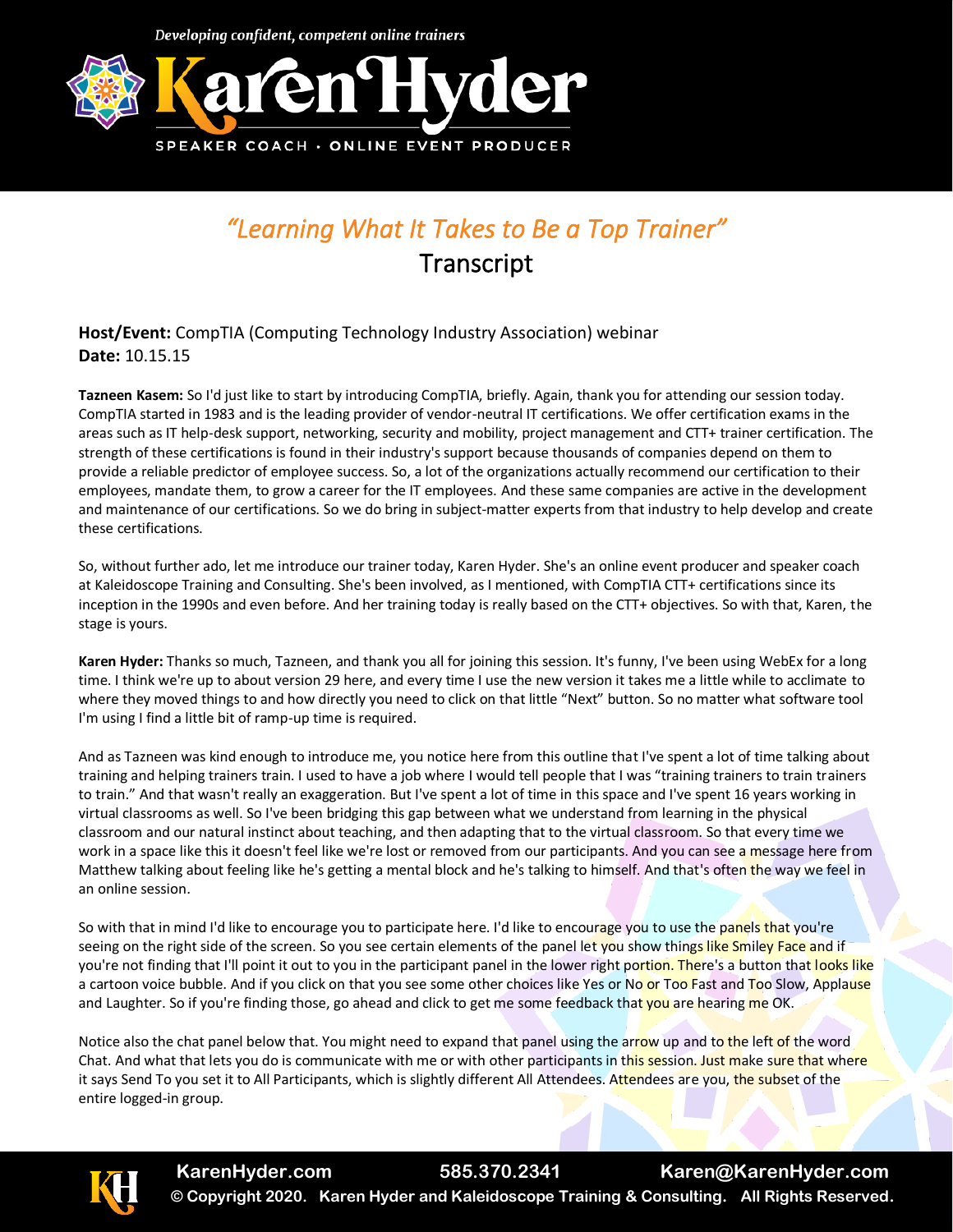You also have a Q&A panel, and Q&A can be useful for things that are exactly like questions, where you're expecting a response to that question. And that response can be either typed in by one of my co-presenters here, or it might be typed in by me while I'm having a moment to breathe and I can give you your response, either publicly or privately.

So, I'm keen to hear from everybody. Please let me know where you're joining from. Go ahead and type in the chat panel that you're seeing there on the right side of the screen. And tell me what city or what town you're joining from. And make sure that you set your Send To message to All Participants. Great. And Jenny, I hope that it's not too wet where you are. I saw the footage on TV this morning and I'm a little concerned about my friends there on the Carolina coast. Great to see some folks from my hometown of Buffalo, NY. And also some friends from Ireland and Syracuse. Thanks so much for joining everybody. It's good to see you out there. And even though you're not verbally contributing to the conversation, I'm glad to see that you're able to contribute in a typed way. And Cheryl, I'm not sure why you're not seeing All Participants as an option. Maybe try using the Host option for a minute, and I'll let you know if I can see that message. OK, thanks so much.

Our objectives today are thus, and I've actually tweaked these a little bit from the published objective. I wanted to give you a little bit more in today's session than what we originally had planned. But in the – thanks Michael – in the panel on the right side of the screen here you can now see a poll that will allow you to choose more than one option. So of the things I'm considering showing today, which are the things that you're hoping to learn? So go ahead and choose from the poll on the right side of the screen. And I do notice that the objectives on the left, the slide deck, isn't quite lined up with that. But go ahead and choose the polling responses on the right and then click "Submit." And I do see some more chat messages coming in there. If you're not able to easily show – it should say, All Participants. OK. And some people are having trouble with the All Participants and able to only use Panelists.

**Tazneen:** I think Sheila, I think she's mentioning that she cannot see the other participants. And that's kind of how WebEx is set up, you're not going to be able to see the list of the participants but you can send a message to everybody.

**Karen:** You should be able to drop down that Send To message and choose...you maybe have to scroll all the way up.

**Tazneen:** No, I think that she can, but I wonder if she's looking at if she can see the other participant names. Who's actually typing. You're not going to be able to see that. Yeah. With the way WebEx is set up, you're not able to see the other participants.

**Karen:** She's saying, "No, it's the Chat All Participants option.

**Tazneen:** Oh, alright. Maybe Michael can check that out for us. Thanks.

**Karen:** OK. So, I see your poll responses coming in here and I'm just going to ask Michael to close the poll so that we can show the results. Although I'm not seeing the results showing at this point. Maybe one more click there Michael.

OK, well I'm going to – OK here we go. Now I'm seeing the poll results. It's a little bit of a delay there. It just threw me off my game. But I see that most folks are interested in that idea of getting and staying connected with learners. And talking, also, about the competencies from CompTIA's Certified Trainer Certification.

So we can move on to the next poll. I'd like to ask you to participate as fully as you can in today's session. So now that you know a little bit about what we're covering and how we're going to cover it, I'm going to ask you to actually allow yourself to stay focused on this session. Don't multitask. Put away those distractions. Close your email and Facebook. And participate with me today. So go ahead and vote. Notice, this is anonymous so if you choose to vote the "No, I'm multitasking" or "We'll see how it goes," I get it. I understand. You're a grown-up. You get to make your own choices about how you're going to spend your time here. I just want to know, where we stand. So I'm going to ask you to go ahead and vote and click on Submit. And then Michael, if you would please, stop the poll and show us the results.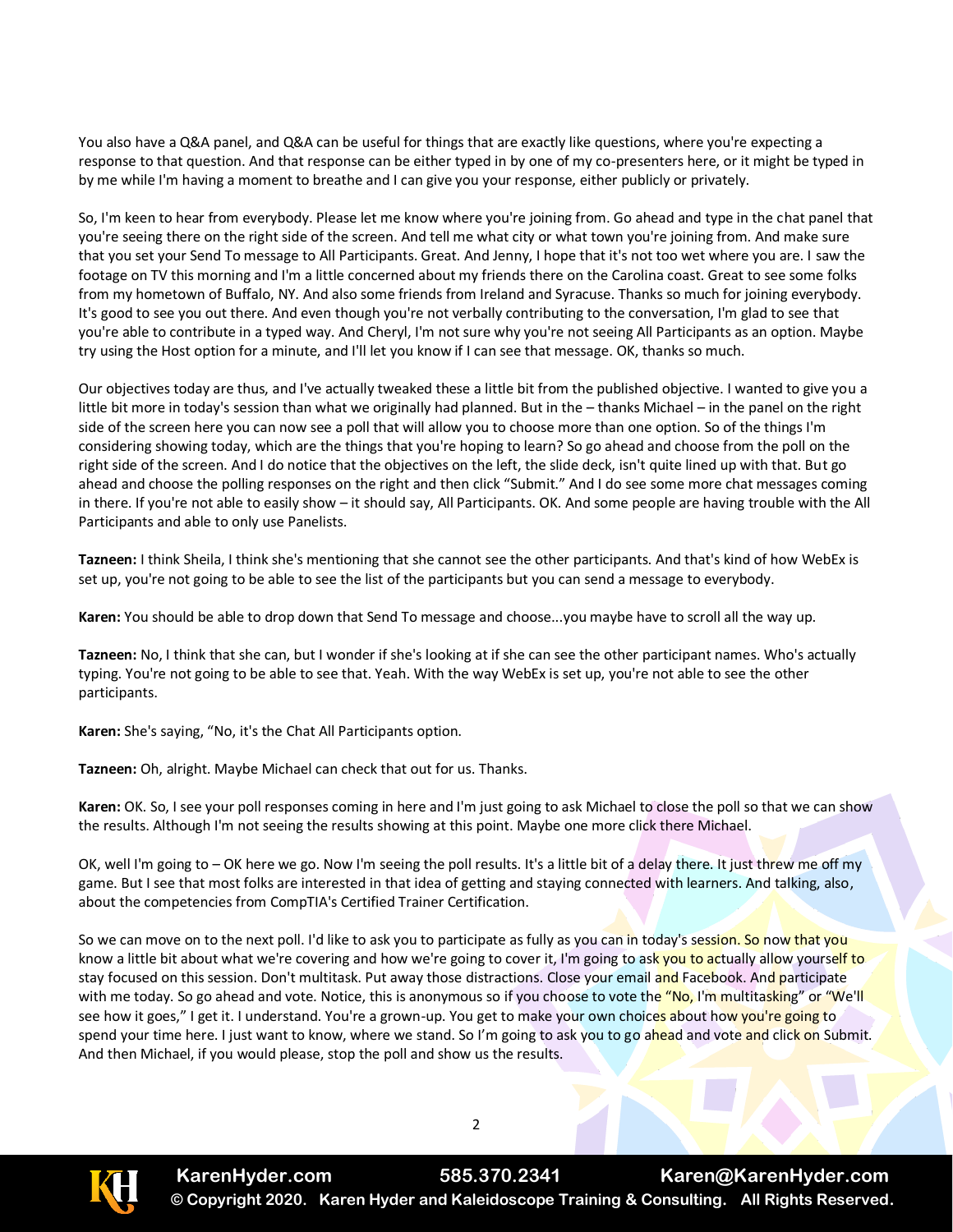You know, speaking to you as a trainer, I want to point out that by clarifying this right up front, participants realize that what you're expecting here is something that feels more like training and less like a webinar. Unfortunately, for the last 15 or so years, your participants have become familiar with webinars as something that's, you know, like having the radio on in the background. You don't actually need to engage with it, you're just listening to it. Maybe more like a podcast.

OK, so I see your polling results coming in there. Most of you have agreed to participate, so I appreciate your willingness. And for those who are just wanting to see how it goes, thanks so much for letting me know. I do want to ask you also to use our annotation tools during today's session. So if you're able to choose your arrow from the left side of the screen here. It's showing up in the upper left portion of the Annotation Tool Bar. And when you click on that arrow and then click on that screen, that arrow will display where you're pointing with your name on it.

So we can have a little bit of fun with this with a map or something like that, but I'd like you to describe to me or point to the person on this screen that that describes you. Are you a trainer that maybe isn't so much a trainer but you're an expert, a subject-matter expert? Somebody who people call upon to do a training because you know stuff. Or are you really coming from a training space, where you're the person who is engaging learners and connecting with learners in a physical classroom or maybe in a virtual classroom already? Maybe you're doing some training over the phone. Or are you just a technology wizard where somebody pointed to you and says, "Hey, you know how to do this stuff. Why don't you be a virtual trainer?" Maybe that is how you would describe yourself.

Or do you have an idea, do you have a concept that you're always communicating to people? You're professional and you've got something that you're selling or something that you're teaching, that you're really more in the professional space than you are in the training space.

OK, so we have a lot of people here who identify as a trainer. And I'm going to guess that many of you feel frustrated by virtual classrooms because it just doesn't have the resources that you are familiar with in a physical classroom. And you might feel a little bit limited in what you can do.

I'm going to ask you next to either use chat or, if it's easier and more fun for you, to use the Whiteboard tool, go ahead and claim your real estate on screen, then use the Text tool on the toolbar and type your response next to where your arrow is. And the reason I suggest that you place your arrow first is, we've got about 70 people logged in here, and if you all type, you're likely to all type in the upper left corner. So claim your real estate first, then type what you see are some advantages to using virtual classrooms, whether it's WebEx (the tool we're using today) or maybe you're using something like Skype or Skype for Business now, Adobe Connect, Go To Webinar, Go To Training, Go To Meeting, NewRow, Link, BlackBoard. I'm not sure which of the tools are that you're using but I'm curious to know what you see as the advantages. Once you're finished typing your word, go ahead and click away from what you have typed and then we can see your text message. So you have to kind of dry the paint.

Great. Yeah, access from anywhere. I can't tell you how nice it is to not have to get on a plane or commute every time I want to communicate with somebody. OK, Snagit is an interesting virtual classroom resource. Certainly for screen-grabs. Yeah, getting together with people who are elsewhere. Not needing to be in the same place. Increased offerings. These are fantastic answers. And lots of good excuses to adopt and use virtual classroom tools.

As like any good cooking show I've pre-baked my answers earlier. So here's my cooked up souffle. So of course, these are typically the answers that we typically see. People like that ability to communicate from anywhere. But what we find is it's often perceived as a poor man's version for real training. In fact, the way we language this is often very dismissive, like, "Oh well in REAL training or in LIVE training it's this way. And in whatever that is you're doing over there, it's not as good." I could argue that it is as good. Sometimes even better. But it doesn't happen automatically. That's like saying, "Email makes me a good keeper-in-toucher." Or "Word makes me a good author." It really has nothing to do with the tool and everything to do with how we leverage the tool.

But let's face the fact and let's admit the fact that people sometimes don't like virtual classrooms, including us. So what are the things that we don't like about virtual classrooms? The objections. Go ahead and claim your real estate again and type to

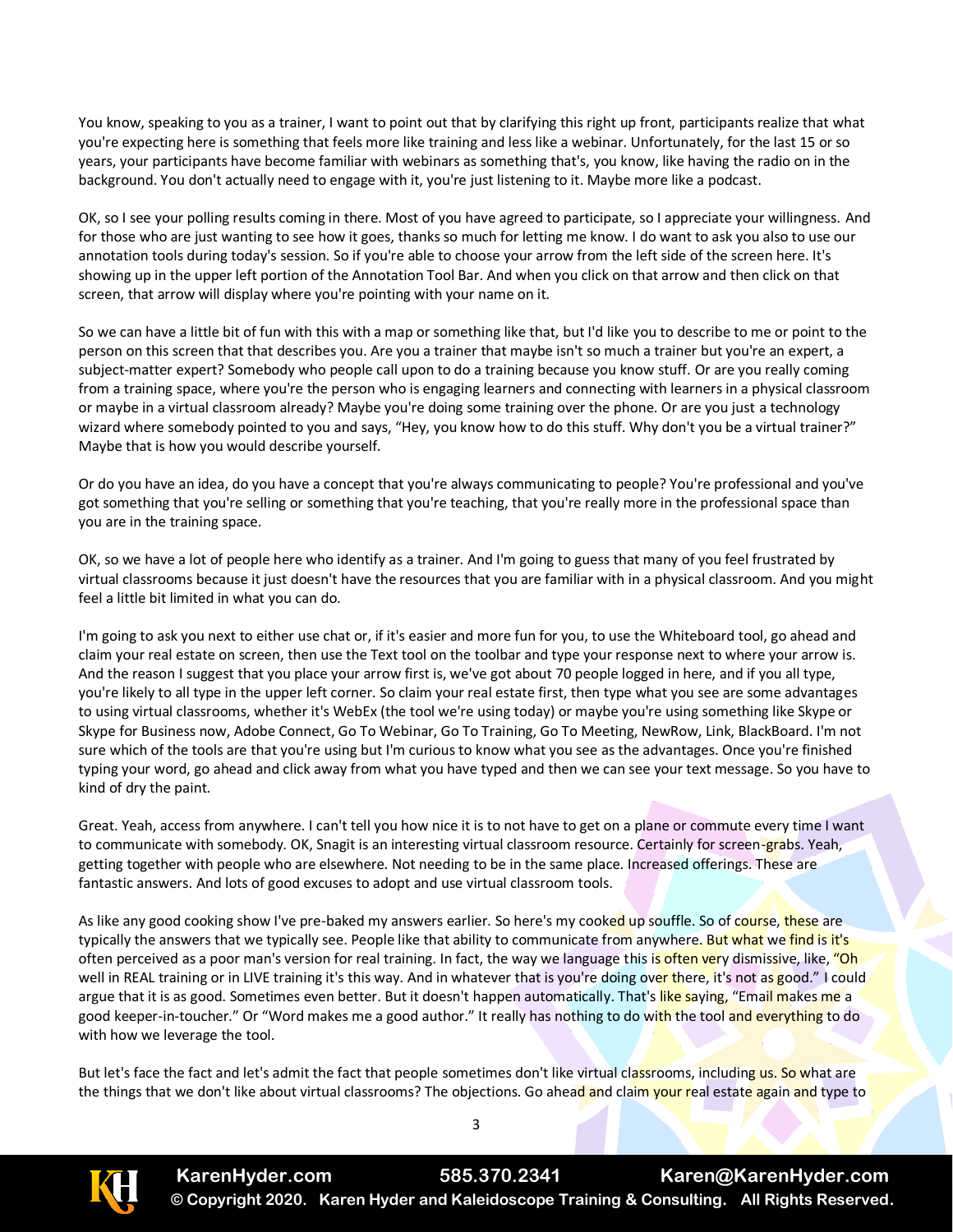the right of it. Or if it's easier for you to type in chat, go ahead and do that. And I'll just stand by and give you a minute to do that. And once you're done typing be sure to click away from what you've typed.

Mmmm. Oh yes, the pain. Isolation. Limited personal interaction. Less personal. Student can't get away from work. Right, they're expected to multitask, even. You can't see students sleeping. No immediate response. Hard to assess engagement. Poor internet connection.

You know, in looking at the screen right now, there are a few of your answers that I've just debunked. I can tell that you're getting it. It is personal. You are giving me feedback. And no, I don't have body language, but frankly I'm not a body-language expert.

So sitting in a room full of 70 people, if I judge that you are getting it or not getting it based on the shifting in your chair. Is that really telling me whether or not you're learning? So I would argue that learning in this format is more effective than learning face-to-face because the responses that you're giving me are relevant and I can tie those back to an individual person. It can be hands-on. And yes I can multitask but I could have multitasked in the face-to-face classroom too. And it can be hard to keep people's attention. But, again, it's not the software to blame there. It's more of the design.

So with that in mind I'd like to proceed through our conversation. And again I recognize that all these things are true. These objections are valid and relevant. But if you choose to move forward using a tool like this, you have to overcome the objections. And that means we need to leverage what's good about using virtual classrooms, to make up for the things that we're missing.

But I felt comforted by the research that I found in 2010. Some from the eLearning Guild. It just came from their membership, but I thought it was heartwarming that the membership believe that 88% thought, when set up and used properly, synchronous and online sessions are as effective as good face-to-face sessions. Let's not assume that everything done faceto-face was good and everything done virtually is bad. It really depends. It depends on how the training was done. So we can't just blame the technology for bad training.

Then I also found some data from 2010 from the Department of Education saying that students in online conditions performed modestly better than those using the same materials through traditional face-to-face. So there's hope. This can work. There are some things that people are already doing out there in the world that make sense using virtual classroom tools. But the reality for us now is that our learners have moved online already. Our learners are getting their training from YouTube or from organizations that are providing training and webinars in an online format. Because they also don't want to commute or they also need to get information just in time. So --actually I reread this a little later on and I thought this was potentially a little intense here – but I would like you to see an opportunity here where you can use virtual tools to leverage the types of interactions that you want. Instead of saying, "Oh, we can't do this and we can't do that," let's look at what we can do. And in fact in today's session look at what we have done already. So it doesn't take a lot to get participants to engage. But it does take something. So don't mourn what you've lost, but recognize that there are resources and features and things that you can use that are going to allow you to communicate with your participants.

And here are some examples. These are some of the screens that I see when I'm logged in as a presenter here in WebEx. And you can also see that here's me in a desperate situation, working from my mother's house when a jackhammer operator was outside the window. I had to steal away to the walk-in-closet to get a quiet place. So part of what we're dealing with is the reality of owning our own work situation. I need to be in charge of my computer equipment, my network cables, my headset function, my installation of the software that's required and the space that I'm working in. Plus I need all of my participants to take that responsibility for their own work space. And I can't tell you how many times people say, "Oh, I'm on a wireless connection" or "I'm in the car" or "I don't have a headset." So if we don't give them the information up front, that they need to participate effectively, we're asking for trouble when they log in. And my argument is you need participants to be prepared days and weeks in advance and solve technical problems – not minutes in advance but well in advance of the session.

So, I'm not saying it's easy. I'm not saying you can just roll out of bed and do it. What I'm saying is that it can work very effectively if you prepare properly. But part of the difficulty is trying to determine what you're going to say. And some of my

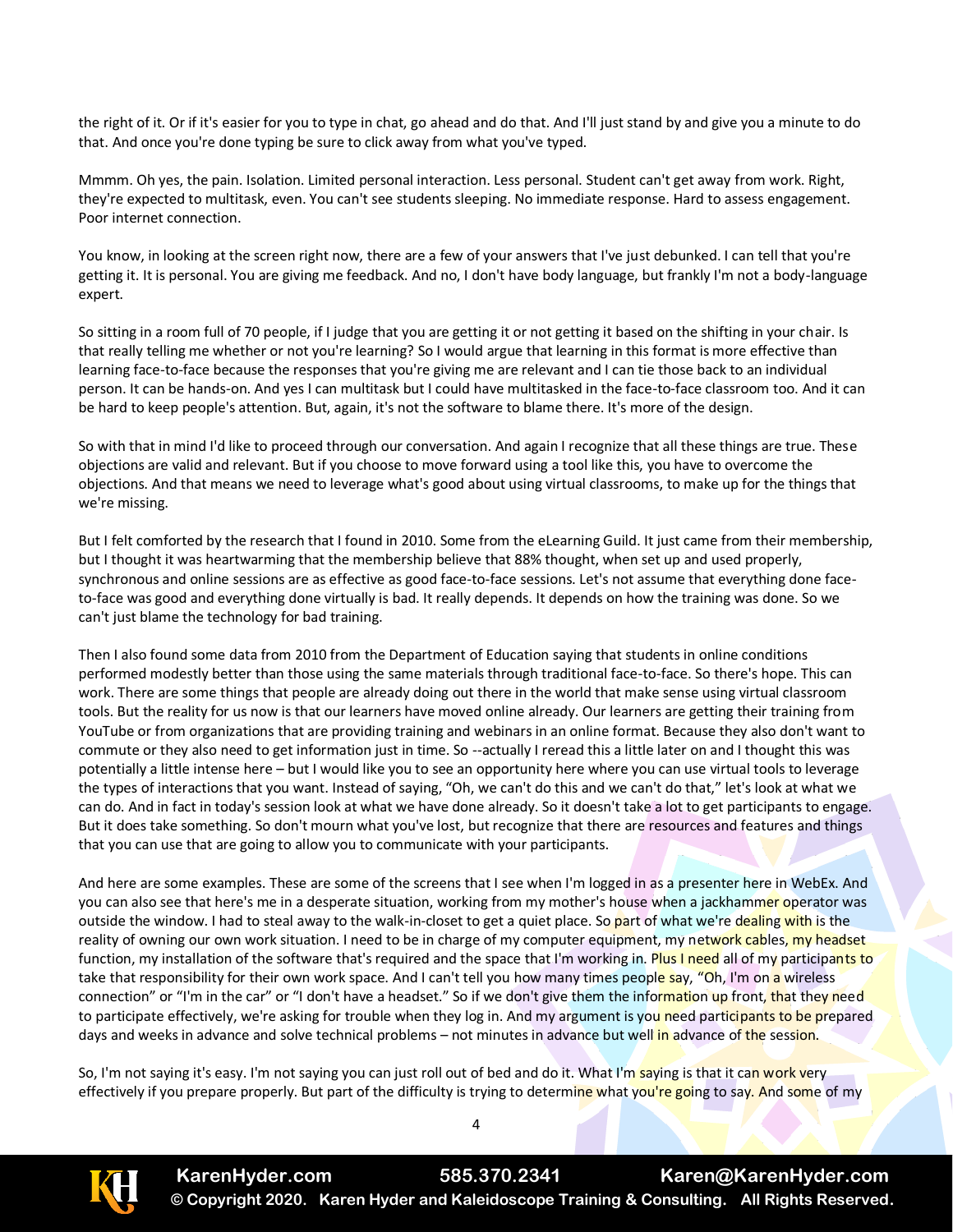friends in the UK like to use this phrase about "rocking up." They'll say, "Oh he just rocks up to the mic and he did his presentation." That's really a lot easier to do in a face-to-face environment because you have some physical feedback queues, you have a little rapport with the audience.

Online you don't just "rock up." You need to have some preparation, a script, some slides to support what you're doing, some planned interaction. And I you have not planned for saying things, even simple things like, "Hey everybody, thanks for joining. Please type in the chat panel where you're joining from." or "Please remember to respond to the poll and click Submit." These things don't roll off of anybody's tongue. So if you have not said these things or planned to say these things, you will be stumbling over your words, just communicating the basic instructions to participants. So you need to be clear on what it is that you're going to say. No matter who you are, you need to plan.

So please don't come to this experience thinking, "I'm just going to take my classroom PowerPoint slides and throw them up into WebEx and then I'll just talk over them and then at the end say, 'Any questions?' And then nothing will happen and then I'll log out and that will be the end." If you do that, I'm going to ask you, don't bother to have people join live. Let them join a recorded version of that. Or let them listen to that while they're commuting to work. But don't make people jump in at a particular date and time and have their microphones and headsets working just to lecture and at the end say, "Any questions?" Because it's kind of was pointless for all of us to log in for that particular type of interaction.

If you want more interaction, you're going to have to plan. And I tend to see the planning in, let's say, these four to five topic areas. The trainer needs to plan and prepare. The learner needs to plan and prepare – and I'm talking days in advance, not minutes. The instructional designer or the content developer needs to plan for the software that you're using. If you've designed for WebEx and then you go to teach it in Adobe Connect things are going to not line up quite right. The features don't work exactly the same way. The way that we request participation requires different lingo and different menu choices.

Also on the left side of this screen you can see that there's really two facets to technical support: pre-session – that's creating the room and sending invitations and putting out marketing materials and things like that, and then there's the tech-support in-session – that Tazneen and Michael are providing for me today, the behind-the-scenes. The "Hey could you open the poll?" or "Hey could you advance the slides for me?" So that the trainer is not out there on a limb juggling content, learner expectations, technical issues, and trying to deliver a clear message, because all of that together can be difficult. And if you find that it's difficult for you as a trainer to juggle all of this, I feel you. I really do. I know exactly how difficult it is. And I, myself, even having done this for 16 years – I'm not exaggerating – I have support on my sessions as well. So it's not easy for anybody.

So I'd like you to either use your text tool or if you prefer to write in chat, let's focus on just the things that you think that the instructional designer or the content person will have to do to prepare materials to be delivered in this format. And in this case we will just stick with WebEx as our example. So, what do you think has to be done? How do the slides need to change? How do the content activities need to change? What activities might you need to take out or add in to make your session run more smoothly?

So I see some arrows popping up on screen. I see some chats coming in. So thanks everybody for your responses. I'm just going to just stay quiet here for a minute and let you type. Remember, once you've typed on screen make sure to click away from your text so we can see it.

OK, great. Right. Yes, I love the word verify. Verify everything. Create activities for interaction. Not to stumble into interactions but plan them. Yes, understand best practices and how to utilize those within the content. Make sure the documentation is up to date. That's a tough one. That can be a rolling process. Keep less info on the slides. Keep your slides lighter and more visually oriented. Yup. Your slides should not be your script. It's fine that you have a script, but here in WebEx you can keep that in speaker notes and still see it in WebEx. But if you really want your handouts to be comprehensive, have a different document that is the handout that maybe includes all your script and then a PowerPoint that is your presentation version that's lighter and more activity oriented.

5

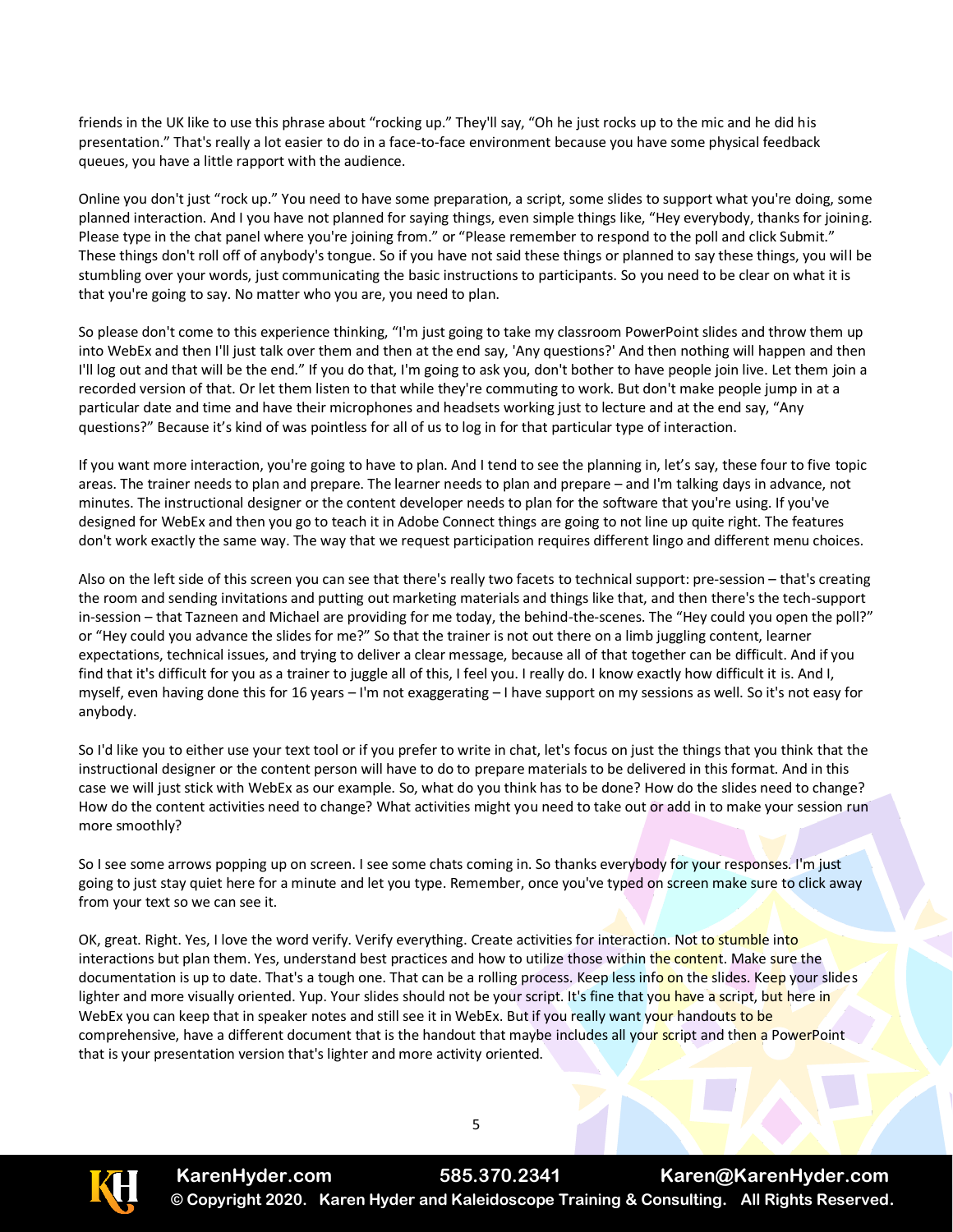I'm so glad to see so many of you talking about interactions built in. Yup, let's not stumble across it. And here's a common thing: If you assume your participants are going to fill in the silence with their questions, all you're inviting is randomness. If I come to the end of a session and I say, "What questions do you have?" Now the floodgates are open to every random thought going through anybody's mind. And frankly I'm not in a fantastic position to deal with randomness right now. I have a time limit. I have a schedule. I have objectives. I have expectations of your boss and mine to get the job done here. I can't diverge into some rabbit hole. So I really don't want random questions. I want focused questions like the one on your screen right now.

What does tech support need to do to prepare for an online session? And tech support might be you, yourself. It might be you the trainer. Or it might be somebody you borrow. Maybe you borrow a producer, like me, that's my typical job role, I'm supporting other people's online events. Or you might have somebody you borrow from the help desk for the two hours that you're running a webinar. Just to have another pair of hands and eyes in the session room, so when wacky things happen – and it's not a matter of if, it's absolutely a matter of when – somebody else can deal with those issues and solve problems. Because if you the trainer have to solve all those problems every time somebody has something, you'll never get through your content. Certainly not on time. But it's also so distracting and so discombobulating, if I can use that word in a professional situation.

Yeah, I don't know about programming but of the software interface itself, Rachel, yeah if I have a producer who's expert in WebEx then I don't need to be expert in WebEx, I can just say, "Hey Michael, can you do this?" or "Hey Taz, can you take care of that?" Yup, you are everyone. Yes, and Russ, when you are everyone and you have support far away, that support can be logged in like you and can be equally supportive even if not sitting next to you. In fact, in my production work, very often I'm online with people on the other side of the world that I've never cast eyes on in person. So there is that situation that you might be in, but you start to think in terms of risk mitigation. If I have 5 people and no technical support, OK that's not so bad. If I have 20 people and no support, it gets a little tougher. If I have 200 and no support, that's really asking for a miracle. So consider those issues as you're planning your sessions. What is going to need to be done ahead of time?

Yeah, make sure you have a backup, like another mic, another computer. And you'd laugh at me today. I'm in an office. I drove away from my home to go into town to use an office with a wired internet connection. Plugged into one wire. Didn't work. Moved to the other desk, plugged into the other wire. Worked for 5 minutes. Then I decided to punt and shift over to my MiFi and use the phone. So my audio is being broadcast to you over telephony, and my WebEx access is being handled via MiFi. That would not be my number 1 choice; in fact it was my number 3 choice. But I'm really glad I had more than one choice to pick from this morning when I had no other options other than this building.

So we need to think in terms of Plan B and sometimes Plan C just to get the technology working. Please don't assume that just because it worked yesterday it's going to work today. You are at the mercy of the network. So how is the network working today, and what are you going to do about it when it fails? And if you're thinking in terms of Plan B, if that plan isn't actually accessible and usable right now, it's not a plan. So if you're just pipe-dreaming, "Oh I could always just – " OK, do you have that? Is that available to you?

So I'm seeing you slow down a little bit with the responding to the question on screen here. So I'm going to re-prompt you to answer the question, "What do you think learners need to do to prepare to use virtual classroom tools?" And I think this is crucial. When I used to work as a trainer in a training session, participants would come to our building, which had 17 classrooms in it. And I'm going to use this phrase again, they rocked up to the registration desk and would say, "Hi, I'm here for Microsoft." And we're all like, "Yeah, really? No kidding? Which one?" You know there are 6 or 10 or 12 or 15 Microsoft classes running on any given day. But they did not know what they were there for.

That's way too late. We should really be engaging learners far earlier, if only to make sure their technology is working. Do you have a wired connection? Do you have a headset? Are you working in a space where you won't be interrupted? Are you prepared to set aside your work to focus on the time that we need to spend to learn?

Then we can focus on things like: What are your objectives? And what is your experience? What's your background? What department do you work in? Those kinds of things I can find out ahead of time and know that enough to tweak my



**KarenHyder.com 585.370.2341 Karen@KarenHyder.com © Copyright 2020. Karen Hyder and Kaleidoscope Training & Consulting. All Rights Reserved.**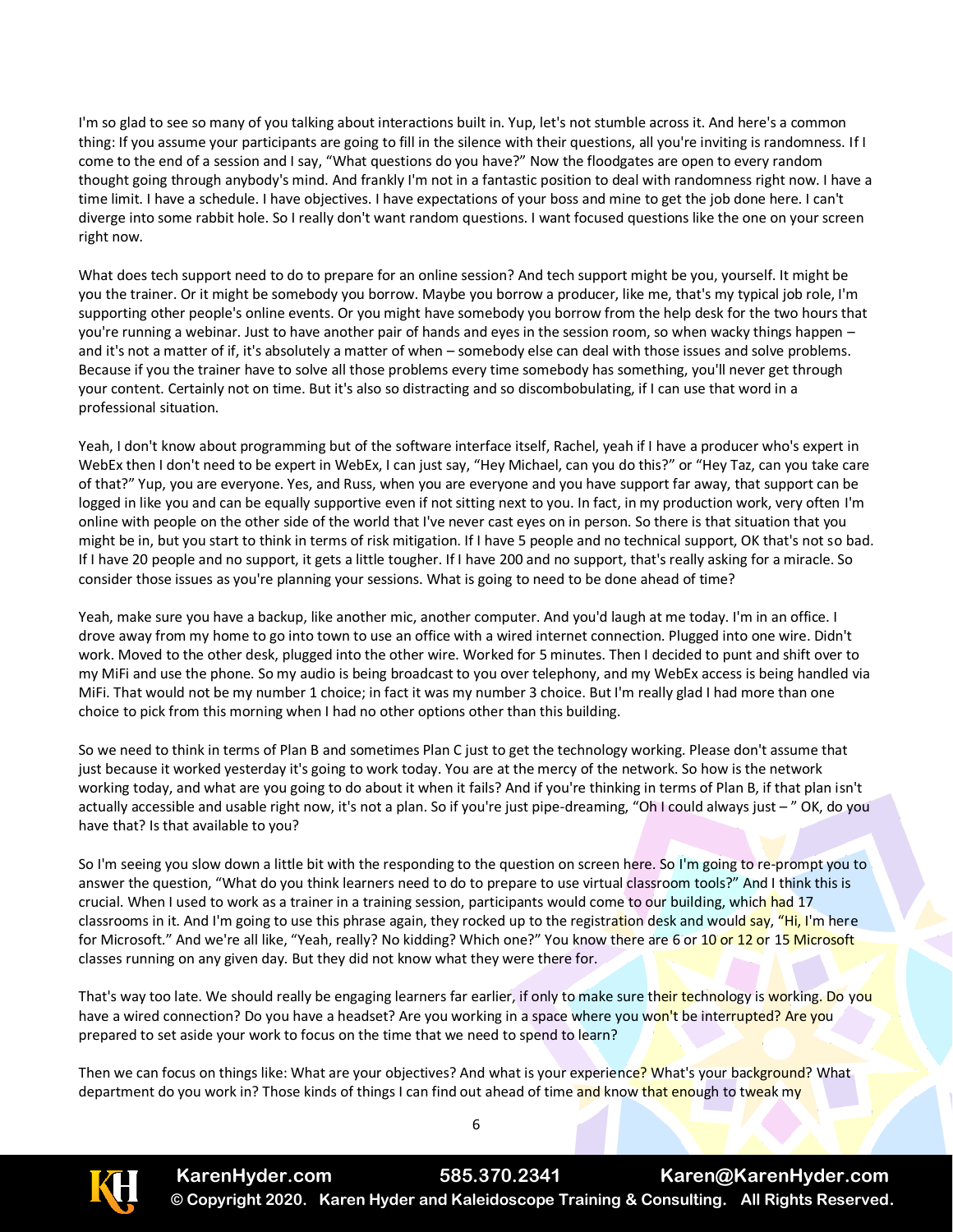presentation or my examples on the day of. Yeah, pre-check, David, to go through the pre-check on the machine that they'll use. Send them a checklist, sure. Yeah, pre-load software. If I didn't pre-load the software, and on the day of the session five minutes before the start I'm supposed to install something, many people can't get the trouble ticket past their IT department in less than a week. Yup, learn the software with the intro session. Sure we call that a learn-to-learn program. And that could be live or it could be a recorded thing. So thanks everybody, for those ideas around virtual preparation for these different players here. And I'm just going back through what you've typed here.

Here's the list that I created and I didn't create this because I wanted you to necessarily line up with all of these things. But I wanted you to be able to take this away and use this as your own starting point for checklists, if you don't already have some checklist in place. So I'm going to call this slide your handout portion of the presentation. And I'd like you to go through this and expand on this to make sure that you have all the elements in place that you need, to make sure all these players are prepared. If any one of them is not prepared, the whole thing can fall apart. And usually the core of this for me is the producer. Of course, I am a producer; the world revolves around me. But the reality is that I'm the one who makes sure the trainer, the learner, the instructional designer, and the technical supporters are all on the same page.

So, you know, you think about delivering content in a virtual classroom. You might be pretty comfortable with this software. And I would say it's kind of easy to become comfortable with this software. It's a far easier product than Outlook or Word or Excel or Storyline or something like that. It's a fairly easy software toolset to use.

But it's not "can you use it"; it's "can you use it quickly while still engaging the learners, you know, in front of a live audience?" So I'd like you to claim your category here. If I were to say, "Are you able to present a clear and focused presentation?" Maybe you can do it. If so, go ahead and click in that first column, in that first cell. If you feel like you can do it quickly, that's terrific. Go ahead and put your arrow in that cell. And if you feel like you can do it while still engaging learners, then great, put it in that third column. So it's really a matter of degrees. How effective are you? And if you find that you can do it, but you can't do it while you're still engaging learners, that might be the time that you're asking for help, like a producer or a technical-support person.

Great, so as we just go down the line, do you feel like you can give verbal software instructions? Can you do it? Can you do it quickly? How about advancing the slides? You heard Tazneen at the beginning of this session asking me to fast-forward the slides for her. For some people that's intimidating. They want to just ask. How about demonstrating an application, like you're teaching a software tool so you're in live demonstration mode all the time? Are you comfortable with that? Does that work? Can you do it quickly? Can you display polls? Can you broadcast your webcam image?

Can you play a media file? And media files typically are uploaded into the software interface. So if you want to be showing me a movie clip, you want to upload the movie clip file into the software. It's not really best practice to application-share a movie clip. It would be like me holding my smartphone up to the TV to broadcast to you the game that I'm watching. So the fidelity starts to fall apart. You really want to upload the file into the room, but that takes extra steps and extra understanding and nimble fingers to get moved over to that file to display it.

What about controlling the audio and monitoring chat? I'll let you just move your arrows down here. And recognize that there are so many tasks and details and steps that need to be managed. And we're not even talking about content or your content knowledge at this point. So part of what you're taking on in this virtual classroom experience is to really be very comfortable in this space as your work space. If you're annoyed by it or frustrated or lost or you don't know how to talk about it, it's going to show. And I don't have the physical interaction with you, I don't have your smile to offset the frustration I hear in your voice. I don't have your beautiful clothing to offset you muttering-under-your-breath language. You know, I don't have this visual counterbalance to what I'm hearing so I might perceive you as being frustrated or annoyed or impatient, and that's all I have from you. So is that the message that you want to deliver to your learners? If not, get clear on your own messaging and on your own script to be sure you're giving off the right message.

OK, as I move through, I want to introduce you to, and if you haven't seen already, the CompTIA Technical Certified Trainer Competencies – and the word "technical" there is really a holdover from one of its earlier iterations. It really is a trainer certification for any trainer. And what I like about this certification is the language in the competencies. It allows us to really

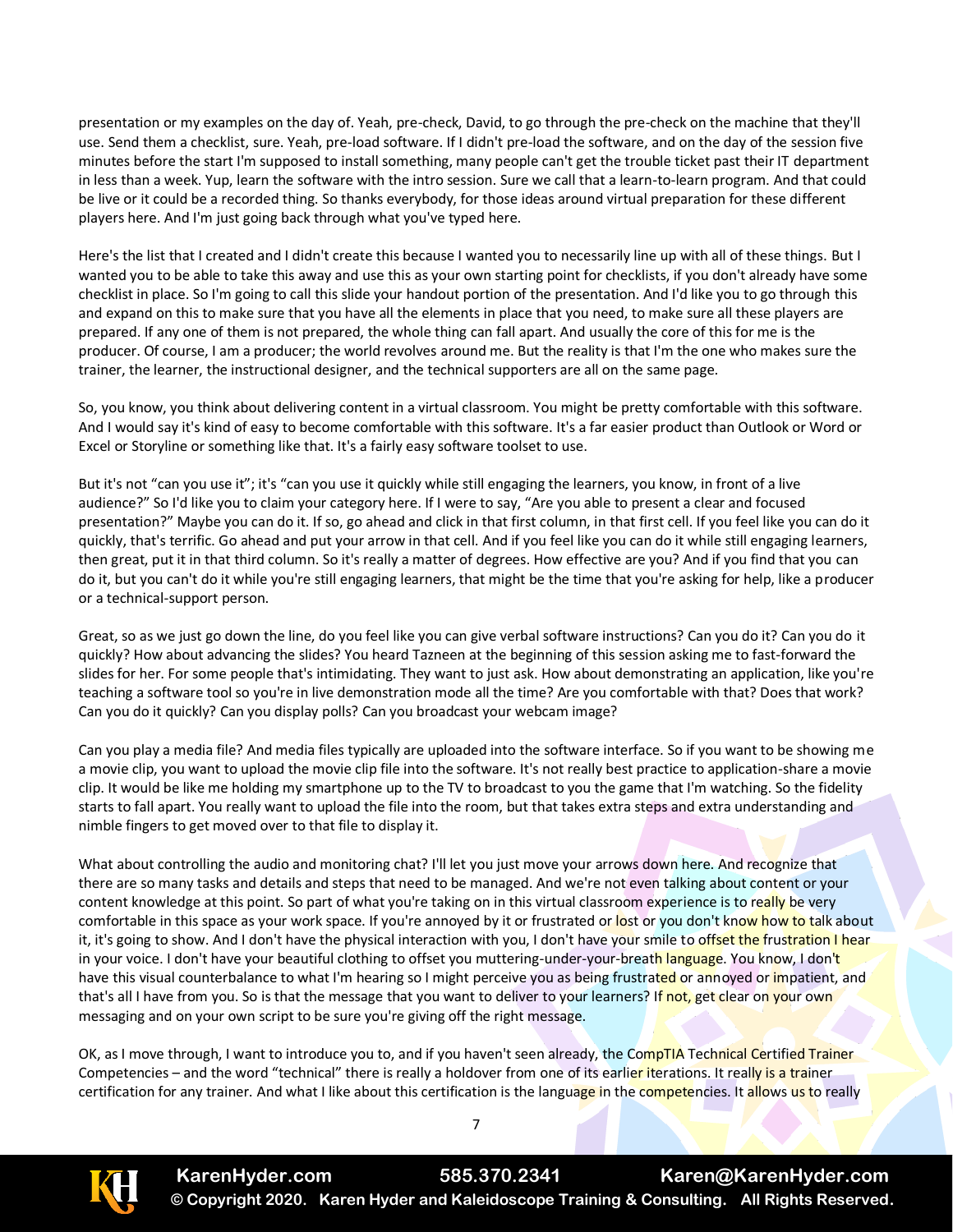focus on the behaviors required to be successful, whether we're in a physical classroom or a virtual classroom. So I would like you to take a look at these, but I'm going to advance ahead to the next slide so we can really look at these one at a time and dissect them.

So if I said to you: You need to plan prior to a course. You need to make sure your objectives match the organizational and learner needs, and you need to create an environment conducive to learning. Well what does that look like here in a virtual classroom? What kind of things or tasks do you need to do to create an environment conducive to learning? And if you need a reference, just think about what we've done so far in this session.

Also, think about what you know about communicating with your learners in a physical classroom. Do you get the roster ahead of time? Do you get a cross-section of roles to understand what kinds of players are likely to be in this session? OK, I see your responses coming in there on chat. Feel free to type on the slide or in chat, wherever you prefer.

Yeah, creating a participant guide and pre-work. Setting expectations. And Charles, I see your – chat message, and whether it's virtual CTT or anything else, sure you can have somebody else handling messaging while you focus on delivering your content. So having a producer in there does not detract from your effectiveness as a trainer. In fact, I think it improves your effectiveness as a trainer. Manage and exceed expectations.

You know that's interesting. Very often a participant will come away from my session and say, "That was easier than I thought" or "It was more fun than I thought" or "It was more engaging than I thought." But it's no accident when it happens. You don't just stumble backwards into effective engagement in a virtual classroom. Yeah, reviewing and planning. And if you were to go for your CTT certification, it's important that you document what went through your head prior to the session. So I might say things like, "My students were on the other side of the globe and therefore I was cautious about using idioms that were American." So that shows you did a little bit more preparation giving some context to the audience that you had.

So I'm going to move ahead and let's look at the next domain: Methods and Media. Of the physical classroom we're talking about things like whiteboards and flip-charts and maybe an occasional set of acetates, if I reveal my age to you. When we have a videoclip or filmstrip everything will be moving ahead, you're right.

So online there are many other factors that play into that. What does that look like? What would you need to do? And what would you need to consider, especially considering the tips that I just gave you a few minutes ago around video-file types and application-sharing video? So if you've got suggestions or ideas about how methods and media work in this format, go ahead and type in chat. Great, yeah, Matt, I see Matt talking about mobile devices. If people are logging in on smartphones or tablets, the interface is going to look different to them. And their engagement experience is going to be different. So in some cases you have to simplify what you're doing so that it doesn't look so chaotic to the folks on the other end.

Infographic, yeah, infographics are kind of like what we often see in newspaper articles where it will represent – not just show us how many vegetables Americans eat, but it shows us broccoli is the big one and that's represented by giant broccoli head. So when you see infographics that can help convey a lot of information quickly. I don't know what I was thinking about broccoli.

Quality of video, yeah. If you're just broadcasting your video, where is the audio coming from? Is it coming out of your speakers and into your phone? Because if so, we're going to have a fidelity problem. Yeah, can you access the video. Just a requirement, published ahead of time. Yup. And if you're typing on the slide itself, be sure to click away from what you've typed so that we can see your text. Be sure people can view the media.

Sometimes people that I work with want to show YouTube videos and will send audience members out to YouTube. Some corporates actually block YouTube, so you want to know ahead of time whether or not people can see YouTube.

Ok, I'm going to move ahead to the next slide or to the next prompt anyway. And this one is about creditability. Remember earlier I mentioned the fact that you really can't count on your own physical presence as a default visual-aid anymore. You don't have that gesturing and that body language and that physical presence to be something for the participants to look at.

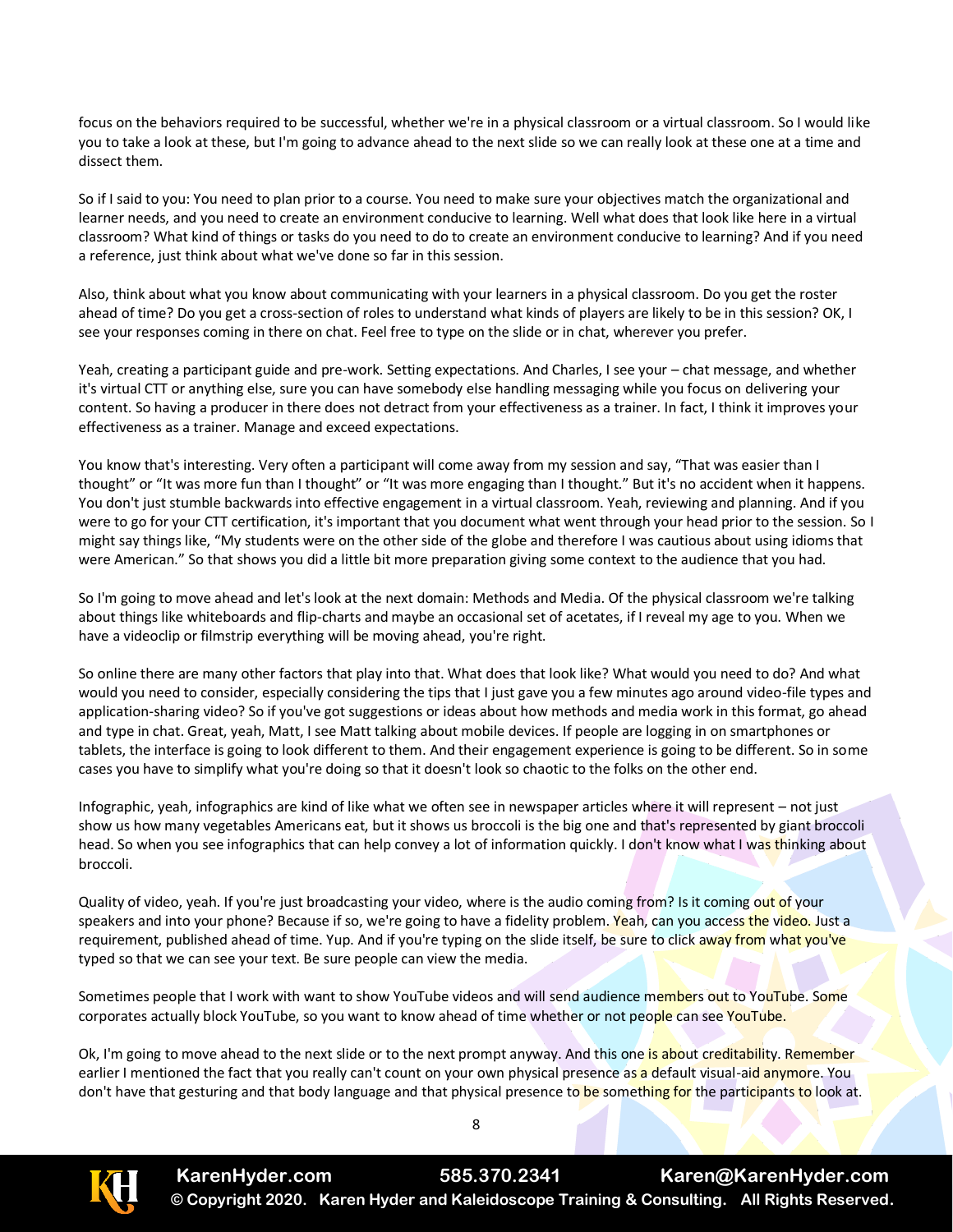Plus I can't use my physical presence to keep people from distractedly talking in the back of the room. I can't just walk over there.

So what can I be doing in my virtual classroom to demonstrate professional conduct and expertise and to use my communication and presentation skills to effectively facilitate learning experiences? So go ahead and type in chat. Hopefully you've seen me using a couple of these things today. But if you've got other ideas please go ahead and share. And if you'd prefer to type right on the slide, go ahead and use the left side.

OK, and if you haven't typed in a while, remember at the beginning of this session when I asked you to participate, and a whole bunch of you said that you would? I meant like now, this time, here.

Great, I see some answers coming in here. Say things like, "Ladies and gentlemen." Yeah, maybe that's better than "you guys." Be organized and prepared. Your webcam shouldn't have something disrupting behind it. And the presenter's focused voice is important too. You can't see your audience so you stumble and lose credibility.

Matt, I would say, do what I'm doing here. I can't see you, but I can see what you mean. So I am able to engage with you and get a sense of you and your personality. And I have something to feedback with. I'm not just waiting for smiley-face icons to show up next to your name in the attendees list, hoping for some sliver of recognition. I have real recognition here in chat. You're telling me that you're with me. Great, OK terrific. Yeah, professional language. If you're stumbling over simple words like how to tell somebody to type in chat or how to respond to the polls, they start to doubt your knowledge of the content. And maybe your content knowledge is fantastic, it's just that your software knowledge is less polished. Don't overcomplicate it.

Oh great, compare to real-world tasks. Engaging people with first names. Great and if you pointed with your arrow and typed, but you didn't click away from what you've typed, please go ahead and click away because we're not seeing your text just yet. Great. Simplicity. Voice tone. Excellent. So these are resources that you can be using to prepare your own skills and to develop your own skills.

Look at this and think, "Am I creating a learner-centered environment? What does that look like online?" I'll tell you, overnight last night I was a little anxious about today's session knowing that there would be so many points where I'm asking you to type in chat. And worried that if you weren't willing to participate this session would fall flat. Or if we had technical problems and people couldn't participate this session would fall flat. But instead of defaulting back to lecture mode where I talk and you, I don't know, clean out your desk or inbox, I'd rather take the risk that you might not participate and instead try to reach you wherever you are.

One of the great trainers of our generation, a man named [Thiagi](http://www.thiagi.com/) – [Sivasailam Thiagarajan](https://www.linkedin.com/in/sivasailam-thiagarajan-758b1/) – maybe you know him and if you do please show smiley-face in the attendees list. He says, "Interactivity is in your mind, not in your mouse (mouth)." So even if you're interacting by just listening to what I've said and letting your own mind go to work to come up with an answer and you don't go so far as to type into chat it's still something. So I want to get you thinking in a new direction and by asking a lot of questions I'm forcing you to think in that direction. Yeah, it does, it forces you to be attentive.

And it's fair, some people may have wandered off and some people warned me ahead of time they would wander off, but I can't do the learning for you. I can only create the learning experience, add lots of engagement, teach you how to use the tools, and then invite you to participate. And remember here it's not always clear how I want you to participate. In a face-toface environment I might say, "Hey, if you have any questions speak up." And people blurt things out or raise their hand. Here I need to be specific. "Type here." "Type there." "Change your emoticon." "Use the poll." "Open your microphone and speak up."

So I need to be explicit about how to participate or it's too ambiguous. And when there is ambiguity, a participant is likely to just do nothing. So we need to make it clear to people what they're supposed to do and when. Yup, great, I see your

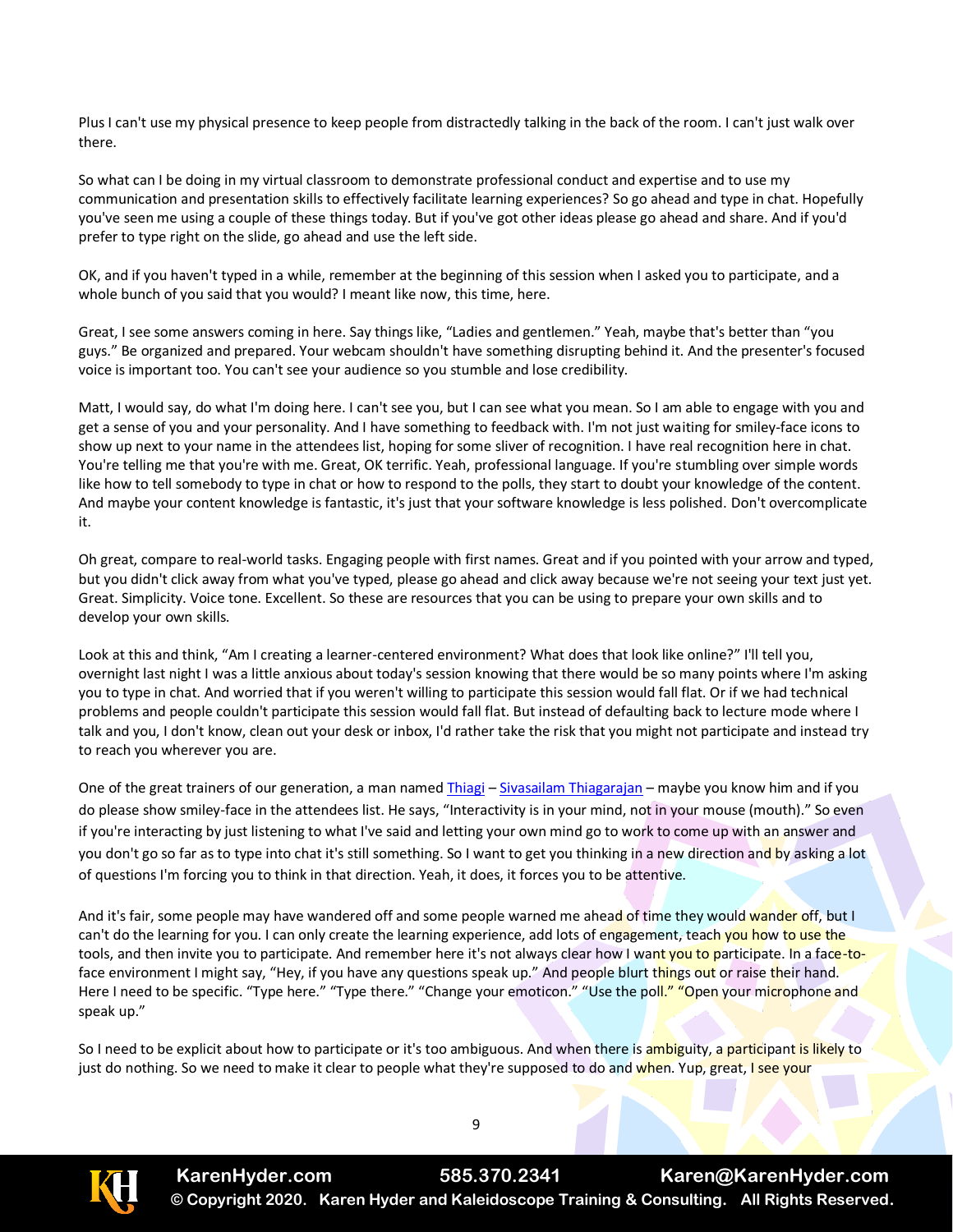responses coming in there. Yeah, and I hope you're seeing each others' responses too. Ask questions throughout and not wait until the end of the section or the end of the presentation. That's far too late. So look at all the question types I'm using here.

Yeah, and sometimes you do need to repeat those things if people come in late, but you don't want to punish the others who were on time. So you want to give the very quick version of those instructions. But this is the thing that I see when I'm teaching the CTT+ preparation course, so when trainers are learning to be good trainers online, the thing that they fail to do is ask enough questions. So I'm going to give you this idea and tell you, if this is the only thing you take away from today's session, I implore you to ask more questions. Lots of different kinds of questions. High level and low level questions. Questions that participants can respond to in chat. Because all of those things keep people engaged and keep the conversation flowing back and forth as opposed to just in one direction.

And the last of the competency domains is about evaluation. And when you're preparing for your CTT certification, it's OK to have a recording that you make some mistakes in. But it's crucial that you can evaluate yourself at the end of that and say, "Yeah, I made some mistakes there. And here's how I would've fixed those." If you can step back from that and you can unpack what happened and understand what went well and what didn't go well and then determine what you're going to do differently next time, that shows the scoring judges that you know what it takes. It's OK to make a mistake, but you also have to recognize the mistake and be ready to own it, change it, and move on.

So I'm going to ask you to wrap up our exercise here with these competencies by telling me what you think you could be doing to evaluate the training event. Not only throughout the event but also once the event is over. What do you think? Yep surveys can help evaluate from a student view. Reflection and comparing to what to do. Yep review chat afterwards. Yeah chat often becomes a really great FAQ. Great. And sometimes it flies by so fast we miss a lot of it. Turn the responses into stats and reports, sure. Because cautious though, sometimes we take evaluations like smile sheets, like those Kirkpatrick Four Levels of Evaluation, where we've got level one says they strongly agree or disagree – You know sometimes that's not nearly enough information. So you might want to push your evaluation further and really reach out to people later and find out how they're applying. In fact a buddy of mine, [Will Thalheimer,](https://www.td.org/user/about/WillThalheimer-000001#:~:text=Will%20Thalheimer%20is%20a%20learning,and%20performance%20field%20since%201985.) is working on a new book. I'm happy to post the URL here in chat at the end if you're interested. But it's about smile sheets and how sometimes they have no value to us and they can be detrimental because they have us focusing on the wrong things.

So I'm going to move off of these competencies for now, but ask you instead this poll. Oh Michael if you're with me there could you please show the poll for this slide? So if you feel like you can understand and meet learner and organizational needs, you can ensure that your hardware and software setup is ready to support your learning engagements, if you can adapt your instructional methods for online and do things like stop worrying whether or not people can verbally contribute and instead recognize that I can have 20 people verbally contributing in the same one minute that one person would've done in the face-to-face environment. So I actually get more out of a minute in a virtual session.

Can you script questions and participant activities so you're not just winging it in the middle of the session? Can you keep people motivated? Can you adapt your language so that you're talking about learning in this environment, not learning in the face-to-face environment? So if I ask you to show hand raise do I mean physically raise your arm over your physical head? Oh OK I think there's only one response on that one. Michael it looks like our poll is set to single responses. I guess for now we can't change it out so I thought that was the opposite but go ahead and choose just one. Or you can use your arrows to point to the one you feel like you need to work on the most.

Can you manage those messages seamlessly and can you evaluate yourself and really step away from it and not blame the software for being a poor man's version for real training? But recognize that the software is just a set of tools and it's up to you to leverage those tools. And when you're low about it, remember that there were teachers that only had chalk, OK, so you've got a lot done with chalk. We can do at least that much with polling and chat and annotation tools and applicationsharing and surveys and all kinds of things.

When you start to look at your delivery plan, I fear that some people look at their program like this, where you plan a little bit ahead of time and then you go in to the session. But I argue that there's a whole lot more to it than that. In fact as I advanced the slide you're going to see that there are blocks that come in here that show the progression. You know, we need to get in

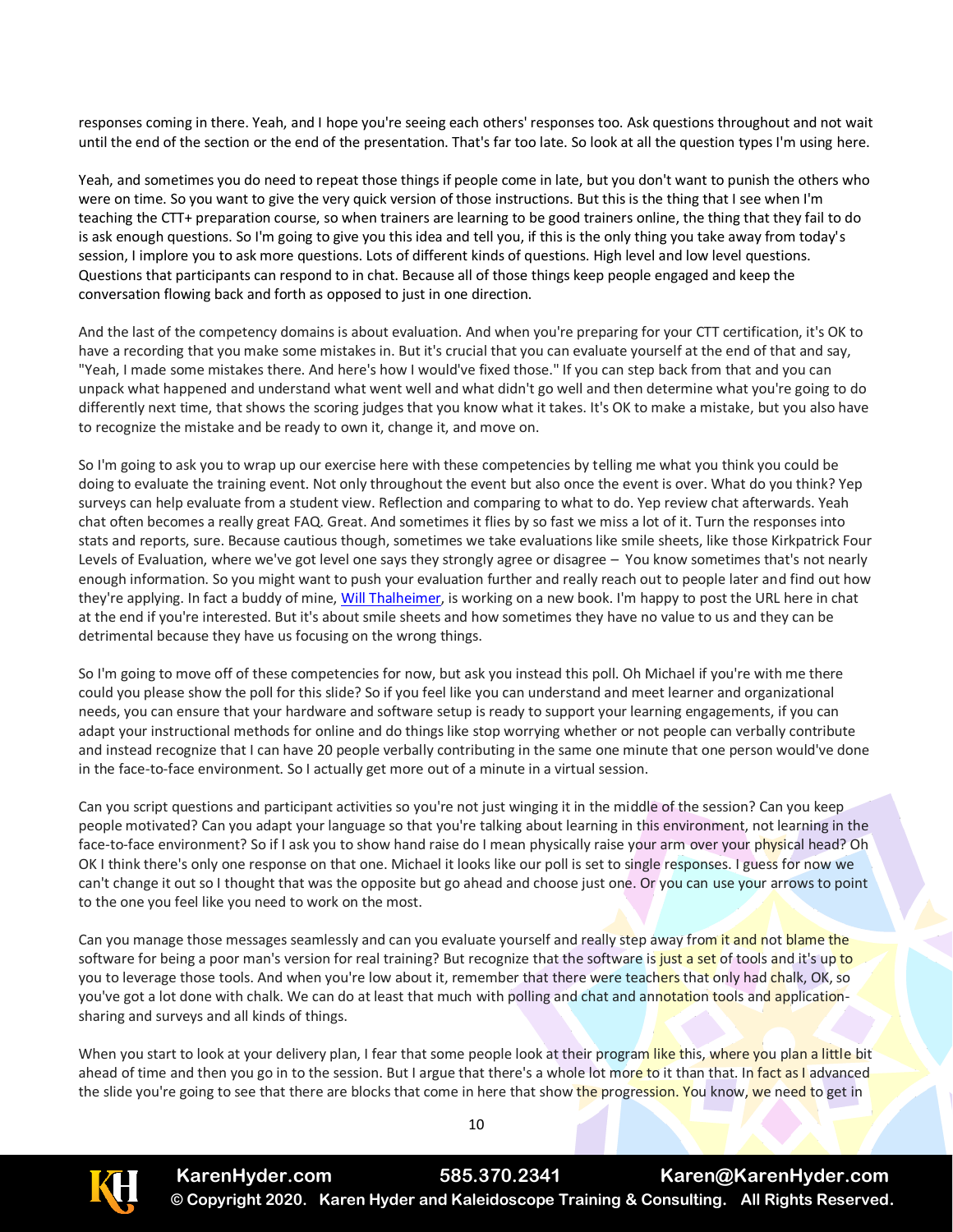contact between the trainer and the coach or the trainer and the person who's going to be supporting their session or a trainthe-trainer and a new trainer. And then agree on what's going to happen going forward. There should be some preparation ahead of time.

I like to have three separate preparation sessions. The first one is to immerse the person in the software interface and let them get familiar with what features are going to be available. And then also to note how those features are going to impact the lesson plan so that we can update the files considering those tools. And if you're moving from one software product to another, you need to adapt for that product because the way chat works here is different than the way it works someplace else.

Then of course we want to prep again to click through the materials and make sure things are behaving as expected and that everybody knows what their role is going to be. Again if you're working alone you would still want to click through this, but maybe login on a second computer so you can see how the interface is going to look from a participant's point of view. But if you have the luxury of a technical support person, and instructional designer helper, or a producer you want to click through with them so that everybody can have an eye out for how this is going to flow and what technical issues might come up.

Then we fine-tune the materials and make sure that all animations work properly and all text boxes work properly and be sure that everything is going to flow in the time that we have available. Then I always like to rehearse and ultimately finalize the slides.

Then log in early to account for any last-minute changes, like we had this morning, right Tazneen and Michael? We were still tweaking some things at the very last minute. Then I love to have that intro tutorial where we give people an understanding of how the features of the software work. Just because they were in a session before doesn't mean they know how to use the tools in the software interface. It's entirely possible that the last webinar they were in, nobody ever taught them the tools because they never use them. They were more of a chalk-and-talk or broadcast type of a session.

Alternately though we want to deliver a successful session, have some Q&A, do some thank yous and a survey, and finally end. So we don't just "rock up" and deliver a presentation, uploading a slide deck that we used in the face-to-face format. We tweak and adapt and fine-tune and adjust and prepare and rehearse. If you're not doing all those things, you're kind of asking for it, because you're bound to get into the software interface and find out that that thing I thought was going to work doesn't. Or I expected it to be a certain way and it isn't. Or I never had to do that before and now I've got to figure it out. So the more prepared you can be, the better. And in my world I'm typically preparing people for online sessions that take 75 minutes. I prepare with them one hour each time over three prep sessions to get ready for 75 minutes. That might seem like overkill, and I promise you that the next time you might not need quite as much preparation, but I can say that all the people I presented with have been able to deliver a successful, effective presentation with only minor missteps along the way. I've never had such a disastrous event that we couldn't proceed. So again it's mitigating risk, and properly preparing. You have to determine what is the proper amount for your team and for your session.

I'm going to ask you for any feedback just on this delivery plan. Is this something that you can work with? And does this map to what you're doing now? Go ahead and type in chat or type in the Q&A, and let me know how you're using a model like this one.

OK, I'm getting some feedback there. Great. When your stakeholders say, "Wow! That's a lot of work." To say, "Yeah I know." Because it's not like, "Hey kids let's put on a show." You're trying to put on a professional training program with participants who expect it to look as good as a television broadcast. So you got to meet them someplace between just "rocking up" and actually looking like you know what you're talking about and you have a design in mind. Great, yep, I see your answers coming in here, and hope that you're seeing each others' as well. You don't prepare enough. Yeah, what you don't need to do stage, yep. OK. Great, so I'm going to keep moving forward. We still have a couple more slides. So I'll just leave you with that last note on the bottom of that slide.

The idea of closing the session and debriefing and I think is always valuable. As you're saying goodbye to your participants, it's a good time to also be saying goodbye to anybody who was helping you during the session and get feedback on how well did

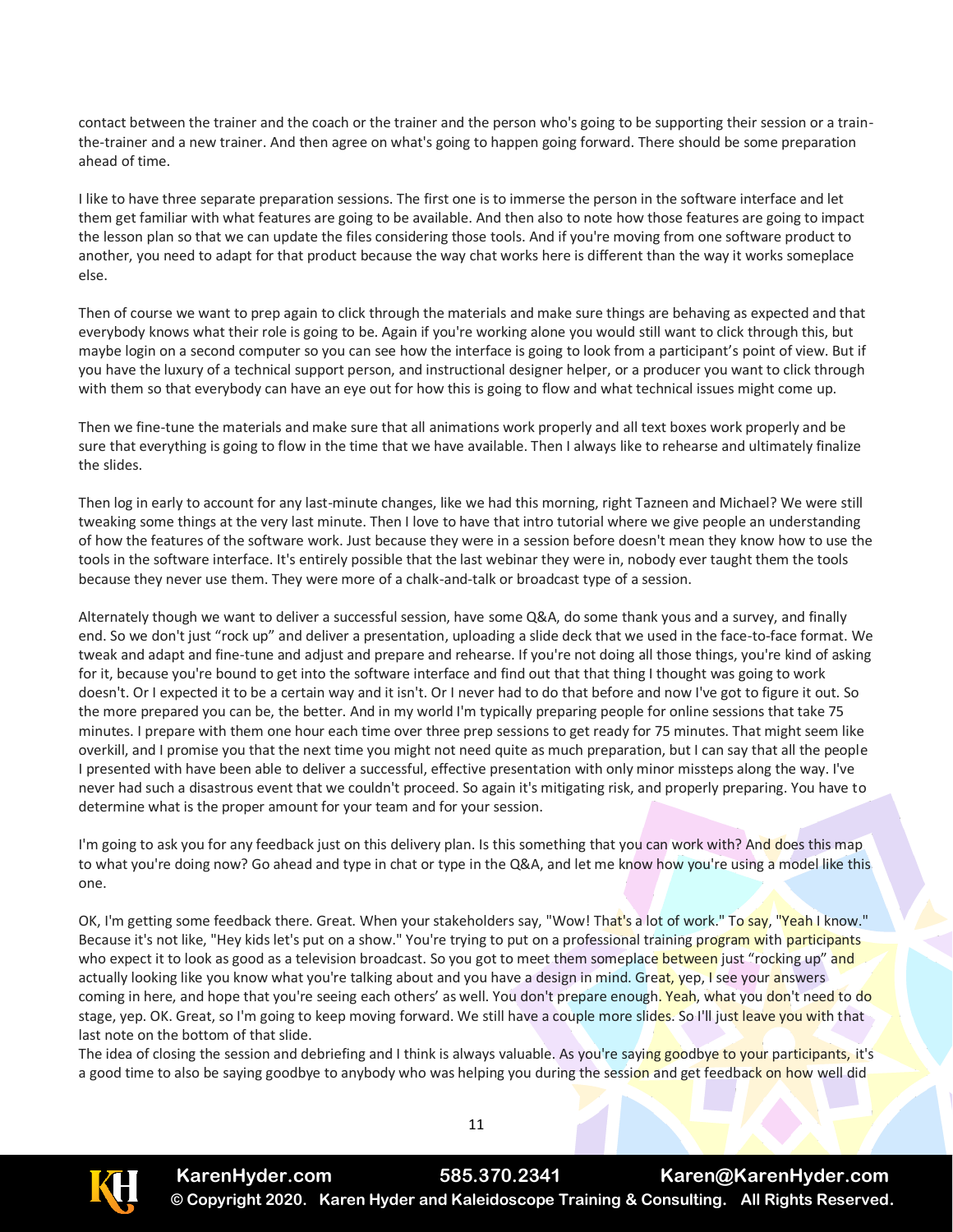it go, or where could I have done it differently? And recently I've been working on one where timing was the issue. So where could we have saved time? Or could we have been clearer in our message?

So I don't have a ton of time to go through each of these trainer tales, but I have four characters that I would like to share some real life experiences with you about these folks. So based on what you know about these people so far please place your arrow next to the ones that you are interested in learning more about. So I'm going to ask you to vote, essentially, by placing your arrows. OK you want to know about him just because he's been a PowerPoint clip-art guy for the last 10 years? OK you probably recognize him from there. And many of you said that you were already trainers, so I'm going to talk a lot about him, as well as the folks on the left side.

So actually let's start with your favorite guy, Dave. Dave loves his physical classroom. He loves the energy of the crowd and enjoys seeing those lightbulbs turn on over people's heads. He feels virtual classroom sessions are cold and impersonal and they don't work with has material. His course material is special. Of course, everybody's course material is special. Or his classes they want to draw on the whiteboard, because that to him feels like a chalkboard from his physical classroom. And he plans to have several breakout activities to support and replicate his small group discussions from the physical classroom. So he does a lot of "Turn to your neighbor and – " kind of activities.

So I'm going to say just right out of the box, I'm not sure that Dave is totally on the right track for becoming a top trainer. He might be able to make do with a plan that he has, but how do you think you might improve his plan so he can really move his skills up a couple of levels and become a top trainer, not just somebody was sort of coping with the change to virtual classroom? What do you think? Go ahead and share your responses by typing in the chat and if you are unable to type in chat or you prefer to type on the screen you are certainly welcome.

Yeah, I can relate to Dave to, yeah. I like trying to do things the same way I did them in a physical classroom because it makes me feel comforted. I like that is going to play the same way that I used to do it. Unfortunately, a lot of times it doesn't play the same way. For instance, a "turn to your neighbor" activity physically takes like what, two minutes? Well getting into breakout groups and out can take 5 minutes getting in and 5 minutes getting out, and 2 minutes for people just to figure out how to turn their microphones on. So I maybe now spent 12 minutes just to have people "turn to their neighbor and – "That might not be a worthwhile way to spend my time. But I love "turn to your neighbor and – " How can we replicate that here?

I see that hashtag, yeah. Use more chat, Dave. Chat is your friend. Chat becomes our steady stream, our back channel. And often people feel frustrated by that because they're distracted. But that ends up being our lifeline. We can communicate with each other. We can communicate with Dave. And Dave can say, "I know what my students are thinking because they're telling me. Not because I'm guessing. Not because I'm reading body language. But because I can see what they're saying."

And whiteboarding can be awkward, so sure, yeah, create your drawings ahead of time. Put them in PowerPoint. And then just display those because, I don't know about you, I'm not very good at mousing and drawing. If I have a stylus, then I'm OK. I can't mouse and draw very well. Yeah, use total group interaction. Why do you have to single people out into small groups? Think about the reason behind it in the first place. We were trying to get people to engage with each other. Well, it made sense in that format. It makes less sense here. This is our interaction tool and it works. Yeah. I'm not saying he's not a top trainer simply because he prefers the classroom. I'm saying that his skills could be developed in such a way that allow him to leverage more resources so that he can do things in a virtual format that work better in a virtual format. Yep. OK.

So I'm going to go back and talk about Liz. Liz never liked presenting. She thinks that standing in front of people is worse than facing a firing squad. She's relieved to be doing a webinar because then she doesn't have to see people. For her she's just going to turn on your microphone and turn on her webcam and then read her five-page paper. Hopefully nobody will interrupt her or say anything. But then at the end she is going to say, "Any questions?" And so she'll see if people have questions.

What do you think? Can she improve her plan so she can really be a top trainer? Boring Liz. OK. What could she do? I wouldn't say this is particularly effective in any format. If you want to do this, maybe consider podcasting. There's nothing wrong with that as a modality. People like it. They like it because they can listen in their car, they can listen during their

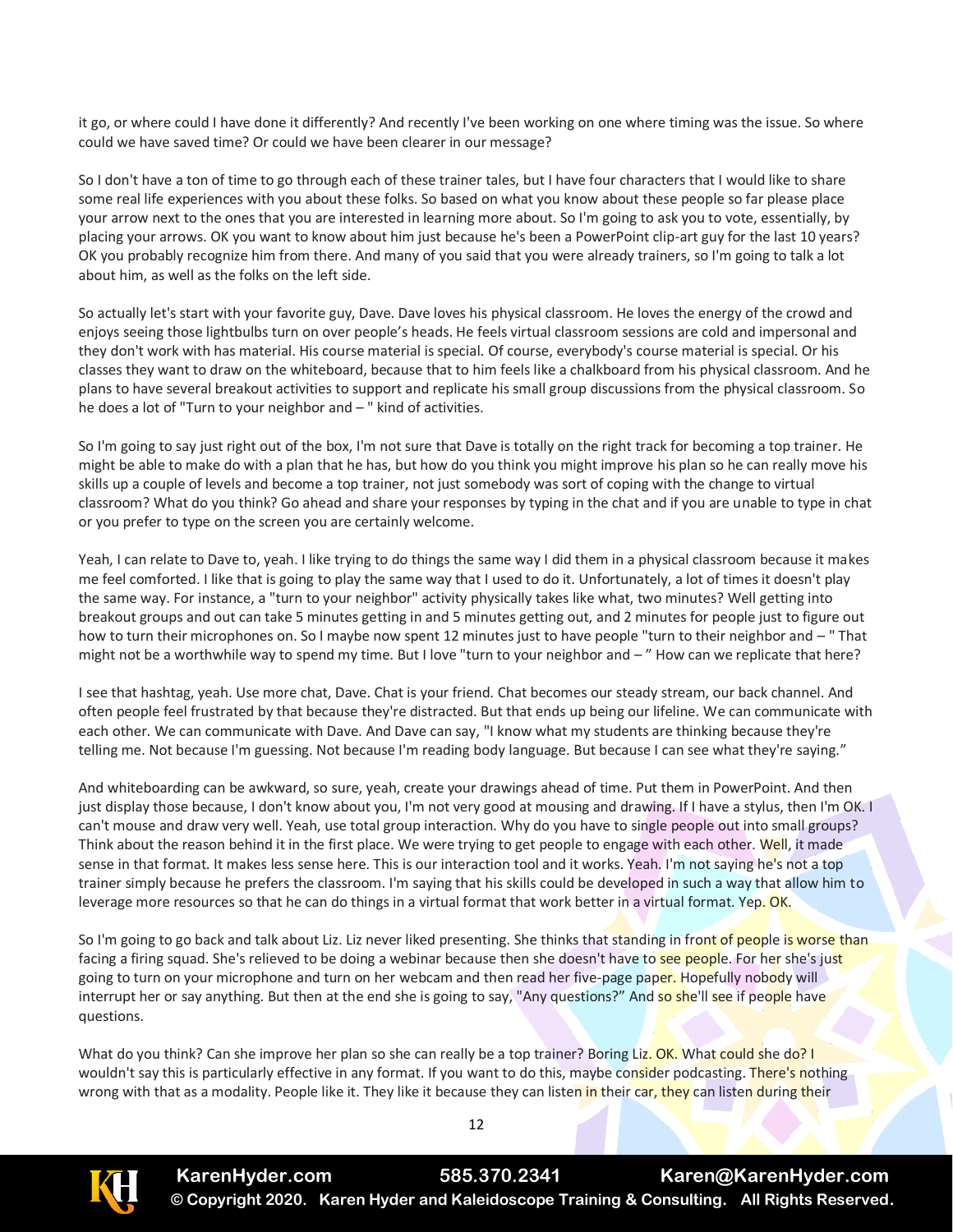commute. They can listen while they're on their treadmill. But do they need to actually be logged in at premium hours during the workday in order to hear her read her five-page paper?

So think about that when you're thinking about your virtual classroom. Just because you have all kinds of problems, doesn't mean that the virtual classroom is going to solve all those issues. In some cases, asynchronous e-learning is the better solution. Or a Job aid. Yeah, Be careful of the webcam. Good, Russ, that it can really hurt somebody as well as show nonconfidence. For sure. Yep, it sounds more academic. Redesign the whole thing. Yep. Liz will want to incorporate opportunities for her class to interact, and provide time throughout the session to ask specific questions for her participants. Love that. Change careers. OK, well we can assume that she isn't really going to be a trainer. She is going to be an academic who reads a paper. She could become better if she asks more questions or went to one of Dave's sessions and learn how to be a better trainer. But I would suggest that, yeah, asking more questions. Don't be afraid of your audience here. They are here to learn from you. You're trying to create a dialogue. You want to get that feedback loop going so that you know what's happening in the minds of your learners. So warm up to them, and warm them up to you.

Here's another friend, Alex will tell you he's done a million presentations. He can speak anytime, anywhere, in front of any audience. He's got all the confidence in the world. And he uses VoIP and he uses Skype to talk to his kids when he's traveling. But he plans to just wing it and his virtual presentation because really, how hard could it be? Well, Alex, you know, VoIP and Skype are imperfect, and you are probably very forgiving of the behavior of the software because if the visual with your kids hiccups a little you might say, "Well that's no big deal."

But when your audience members expect to see a crisp, polished, professional presentation, choppiness and inconsistency is not going to win you any favors. And winging it is so very difficult when you are counting on your gregarious personality, your gesturing, your body language, your smile, your eye contact with the audience. If that's how you connect with people, none of your tools will be available to you in the way you are used to. So when you get there, you might feel a little lonely or a little like a deer in the headlights because you're doing what you are always doing but they're not doing what they're doing. At least you can't see them. So you'll need to create a plan, right. Plan, plan, plan. He needs to be sure the room is set up. He needs to make sure there are notes and polls and videos and questions. Yeah. And plan for disaster. Sure. Yeah.

No planning, no success. Yeah, if the student drives the class in another direction and topic and you wing it, that equals disaster. It certainly can. I mean very skilled trainers, you know yourself. Very skilled trainers can spin things, can pull things out and can adapt quite well, but you need to have a certain amount of rapport and a certain amount of comfort and some visual resources to go to, to make sure the participants are looking at the things that you want them to look at.

This person, we hadn't talked about or we didn't have too many votes for her, but she is a fairly typical player that I see in this space is well. Somebody who's a technical expert, and because they are so comfortable with the technology they seem to have an inherent instinct with the technology. But communicating a lesson becomes the difficult part. So if I have to simplify what I know down to layman's terms, down to begin her level, I'm probably not going to see things as carefully as, "Please type a response in chat on the right side of your screen.

Make sure that you have your send field set to "all participants and presenters." It would be more like, "Hey you guys, what's wrong with you? Why aren't you responding?" So Ellie has a master's degree in computer science and she knows all there is to know about hardware, software, operating systems. She doesn't normally teach, but she's worked on the help desk so she can simplify things. For her session she plans to take questions from the participants, let me add randomly, and answer them. And she doesn't have an agenda or PowerPoint slides. So this is going to be fairly Skype feeling. You know, we're going to be in there, potentially just talking to other people without any visual support.

And just before we logged into this session, my support person, Michael, was talking about being an auditory learner and sometimes people are auditory learners, sometimes they are visual learners and sometimes that's not the issue at all. Sometimes you just need to be able to point at something. And if I was expecting to point to something on the screen and show you how to do it, and then you can't see that thing, I need to now use 1,000 words to represent what it was I was going to point to.



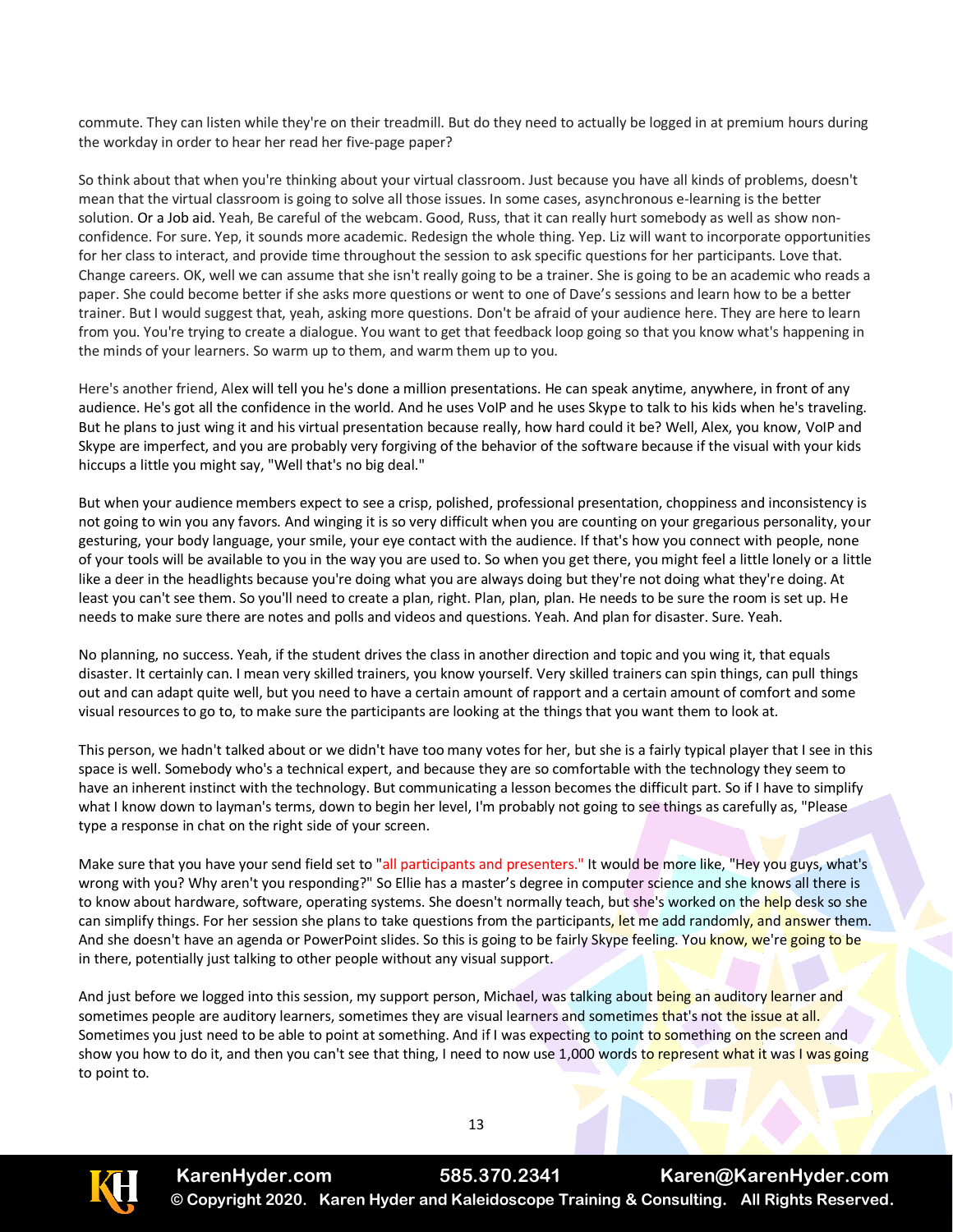If I would have just have had a visual aid, either screen grabs of the demonstration I intended to do that isn't working right now. Or I have some kind of PowerPoint, conceptual graphic that represents the concept I'm trying to teach. That can be excellent support for that person who is, you know, expecting some sort of visual. Or expecting something to look at on screen.

Yeah, don't use yourself as a visual aid. You're not physically available anymore. And if you think, "I'll I have a webcam and that will do it." A postage stamp of your face isn't really instructionally valuable to me. It might help me build rapport and put a name with the face. It might help with credibility or intention, maybe your authenticity might show through. But it doesn't really help me learn. So let's not overemphasize the webcam as being a great solution to having visual support and your lesson.

Great, I see your responses coming in there. Yeah, just because she's highly skilled doesn't mean she's going to be a good trainer. She should at least have a definition or else they'll be no defined limit. You've got to keep it in some kind of context otherwise it's a free-for-all. And when there's a free-for-all, many participants disengage. Because, "oh it's not about me anymore. I don't care about that. Now they're having a private conversation and I'm just listening in." Yeah give it a shot, and see what results are better.

So there's a lot that we can learn from these real-life experiences. And part of it is everybody needs to plan and prepare. It doesn't matter how long you've been doing this. I've been doing this a long time too and I still have to plan and prepare every time. The minute I rest on my laurels, is the minute that something unforeseen lands right my lap. So please don't assume that experience gives you anything. Experience might give you confidence, but maybe that is misplaced.

So I want to step back and let you critique me. My goal is to model good training practices for your benefit and for my enjoyment. What have I done in the session that worked? Go ahead and type in chat. I'm going to stay quiet here and let you type, let you talk about me.

Excellent. Interacted, kept you engaged, setting clear expectations regarding the commitment you made. Yeah, I love that Poll zero at the beginning so I can say, "hey, remember when  $-$ ?" Without that, they're is sort of an ambiguity my commitment to participate. Right, right, participation after each slide. Got you to participate, multitask. Great, I listened to your chats Great, great, great.

Good, OK. So I'm going to suggest to you that I put myself in the category of top trainer. It's not ego that says that. It's experience, it's knowledge of the competencies and the domains. Just the fact that I have actually passed the Certified Technical Trainer exam. I have done this for a long time and I have seen what happens. And I will remind you again if there's nothing else you take from the session, please take away with you that asking more questions, telling participants how to respond, and then waiting for them to respond is the number one way to get more interaction in your sessions. And I promise you, if you do that you will miss less the body language and eye contact. Because you'll realize that body language and eye contact still left us wanting.

What does that mean? What does shrug mean? What does a sigh mean? What does raised-eyebrows mean? I don't know, are you learning? Do you get what I'm saying? If you type to me and chat and respond to the poll, I have really clear information, much more explicit data to work on.

Yep, there are two CTTs. There's actually three CTT tests. One is knowledge and then there's two performance certification tests. One can be done in a physical classroom with a video camera to videotape. And the other can be done in a virtual classroom. And you can do all three if you want. Or just the knowledge and one performance. Oh, OK, great. I'm so glad to hear that you had not yet thought about the suggestions. I encourage you to adopt them and make them your own.

Yeah, when you were doing desktop-sharing, Cheryl, I would suggest that you shut down other applications that are running on your desktop to make sure you don't accidentally show those things and also to free up bandwidth, because applicationsharing is one of the most burdensome things you can do in a virtual classroom. So if you're going to do that you might notice that that's the point at which your voice-over-IP audio becomes choppy. If you're on a wireless connection, I would say don't

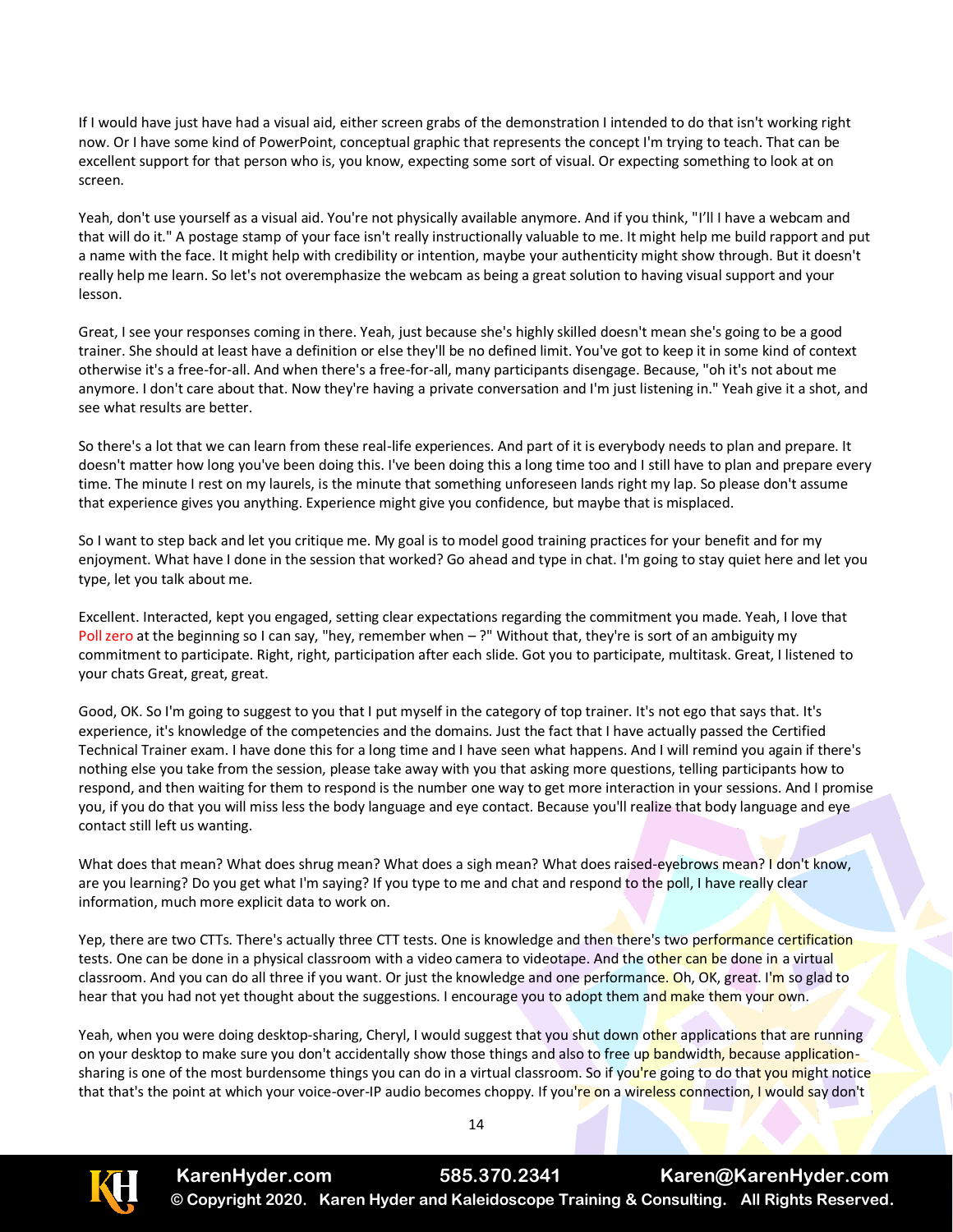do desktop-sharing unless you're on the phone. If you're doing desktop sharing and voice-over-IP, I would say one of those has got to give. Also exclude webcam from that because all three of those can be quite burdensome.

As far as desktop-sharing as well, make sure you're dealing with a decent resolution. If it's microscopic on your screen is going to be even smaller to your audience members. And to be fair they have a full screen option, but if any of them have a different resolution that makes their screen show your screen in a tiny way, that can be a problem. So test that out with a couple different friends who have different resolutions.

Absolutely, John, when people are sharing desktop and their email or their instant messenger or Facebook announcements pop up, that's so annoying, and that can be proprietary information. You might be recording somebody's contact information that should not be then put out into the public space. You'd be fired, OK yeah, I don't do that. Shut down all unnecessary applications. Free up your bandwidth. And avoid the chance of showing proprietary content.

I see Gangaa typing at the top of the screen but I'm not seeing the whole message. It says, "do I like this, I have to be honest with you. It wa…" So I'm not seeing the rest of that. Can you type some more detail below that? You know it depends on what software you're using. Chat and desktop-sharing can work pretty well in some software applications because it can layer over the top of it.

But I would suggest to you that you deal with your chat responses in batches. So if say, 10 people are typing while you're giving your presentation, you don't want to let yourself be distracted by what they're typing while you're in mid-script. So you might pause periodically and just say, "hey you guys, I see you've been typing. Let me take a minute to read what you've typed." And at that point you could meet your microphone and sip your water and read what they typed and then come back and answer. You might say, "Hey Mary the answer is 57 and hey Pete, let's you and I talk about that later on because that's too software specific for our conversation today."

And just seeing that pop up distracted my thoughts for just a minute. But if you're application sharing you might also say to your participants, "hey you guys, while I am application-sharing I can't easily see chat, so go ahead and type in chat but know that I'm not going to look at it until this round of demonstration is done." And then once you're done with that segment you might pause, read chat, answer and then continue on with your demo. Oh OK, so you're wanting the interactive life trainer piece, which I could actually show you – I haven't had to do it in this new version of the software – Show my web-camera, so I'm going to pass on that for the moment because I don't know what to click on here.

So actually you know what I'm going to go back for a minute and before we get into our wrap-up type items, I just want to ask you to, again, repeat the things that you thought were the best things from the session. Whether it was something you thought I did or something that you saw today that you can adapt and use in your own training. I'd like to wrap up this conversation with a bunch of tips, a bunch of your favorite takeaways. So if we can do that here. Go ahead and type in chat and then all of us can see those typed responses. Great, and I see some feedback for me coming in. I appreciate that. Great, OK.

OK and I see some of you are seeing that the ideas can improve our classroom teaching too. I would argue for that as well. I think more questions in a classroom setting allow people to really understand what the issues of the participants are. I often hear trainers saying, "I assume most of you have – " Or "I'm sure that many of you have – " Well why not just stop to ask them, "have you?" Instead of making assumptions? Can't we have people raise hands? The funny thing is, when you go back to a face-to-face learning experience, you're possibly relying on your virtual-communication skills.

I just had a face-to-face conference session last week, and I ended up having one very chatty person in the session. And what was funny is I kind of forgot how to deal with a very chatty, because in a virtual-classroom the very chatty person selfregulates. They can only type so much in chat. Great, OK. I'm so glad to see it. So thanks so much for sharing those. So I do have another poll to show. And I will be better about interacting with you on this poll. Michael, if you would be so kind as to display the poll on the right side. I'd like to know from the audience members here, what do you feel like you need to do next? More studying of the trainer competencies? More planning of your webinars? More practice using your webinar software? More effort engaging the learners? Or something else? Go ahead and type in chat. And if you're seeing that poll

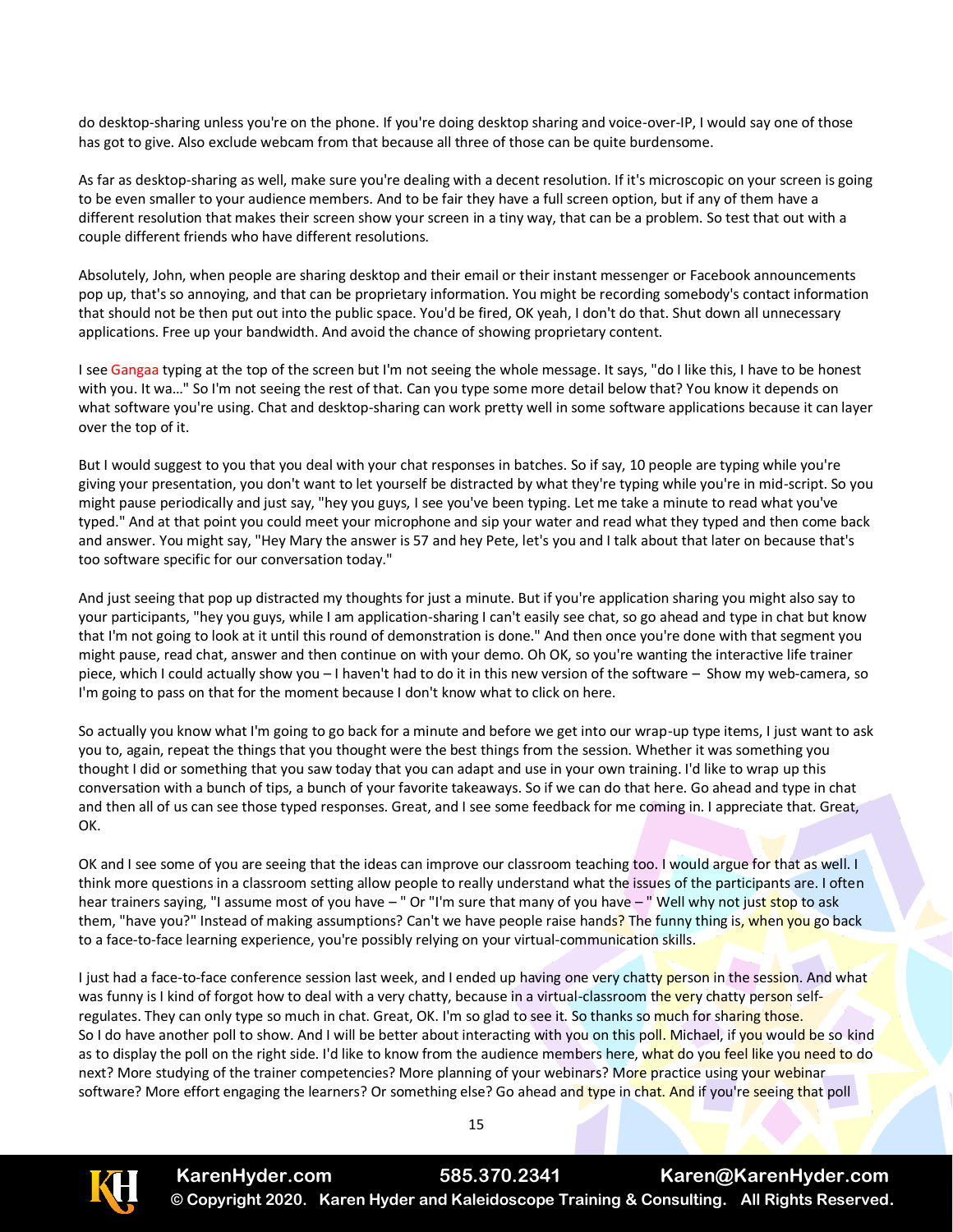there on the right side of the screen, notice that you can choose more than one answer. And be sure to click on submit at the end to make sure that those answers get tallied.

For those of you who are thinking instructional design as you think about trainer preparation, notice how my slides are often redundant. I have the same information on the slide that I have in the poll. Or I have the question as posed first and then the answers come in later. I'm a huge fan of redundancy, partly because you never know what might go wrong. But partly for me, and for my team, to have all the content in one place makes sense. So as the poll needs to go here, we all know that the poll is going to go here. We see it. And so the poll's text, in our case in WebEx, can get copied and pasted into a poll question and be displayed here. So Michael, whenever you're done, go ahead and close the poll and show us the results. I shouldn't say whenever you're done. We're done so go ahead and show the results. And sometimes it takes a few minutes for the poll results to show, but if you're looking at the polling panel over there on the right side you will see the bar chart displayed in just a minute.

Great, I'm glad you're taking this back to your trainers. Oftentimes trainers really feel like they've been thrown into the deep end of a cold, cold pool. So if you come back to them and say, "we realize this is challenging. This isn't like you can just roll out of bed and do a webinar. And if you are, you're not taking it seriously enough."

So I encourage you to share some tips with trainers. Remind them of the resources that are available to them here. And try to move them away from mourning the physical classroom and what's not available anymore, because the fact is your learners aren't there anymore. Your learners have moved on to learn in other formats. So we have to meet them where they are and reach them with the resources that we have. And there is some really great technology out there that's going to help us do that. But we need to leverage it to work for us. It doesn't just magically work on its own. So I do see the results of the poll here. Many of you have determined that you need more planning, and more practice. Great. So I agree, all of us need planning and all of us need practice, even if you've done this a few times already. Great.

OK so as we wind down our session, I encourage you to contact me. I love talking about this stuff and I would talk about it all day. So if you have questions for me and would like to schedule some time to chat, I would be happy to do that. And what I'm going to do is paste my contact information here into the chat pod because I've noticed that you can't access it but hypertextlink here in WebEx. So I'm pasting that into chat and you should be able to grab my text from the bottom of that chat pod now.

Also I think Tazneen has selected a winner from random. I'm so eager to communicate with one of you one on one, that I'm happy to give away an hour of my time to help you ramp up for your successful certification preparation or your successful online session.

**Tazneen:** Great Karen. And the winner is Matt Phelan, from QA Ltd. Congratulations.

**Karen:** Great. So Matt, if you would contact me via email, I'll schedule some time with you at your convenience.

**Tazneen:** Karen, I will also send you his email address.

**Karen:** I'm just pasting some additional information from our slide deck here into chat. So that if you'd like to contact Tazneen Kasem regarding CompTIA certification or if you'd like to access CTT certification website, you can see the URLs that I'm pasting into chat.

**Tazneen:** OK great Karen. And I think we still have some time so people have questions or additional comments, please feel free to type in Q&A or chat. Thanks Karen, this has been a great session. And I learned quite a bit too. I know we do quite a few webinars here at CompTIA and we can use some of the new tools that you showed us, or not new to us but tools that you showed us that we haven't used in the past.



**KarenHyder.com 585.370.2341 Karen@KarenHyder.com © Copyright 2020. Karen Hyder and Kaleidoscope Training & Consulting. All Rights Reserved.**